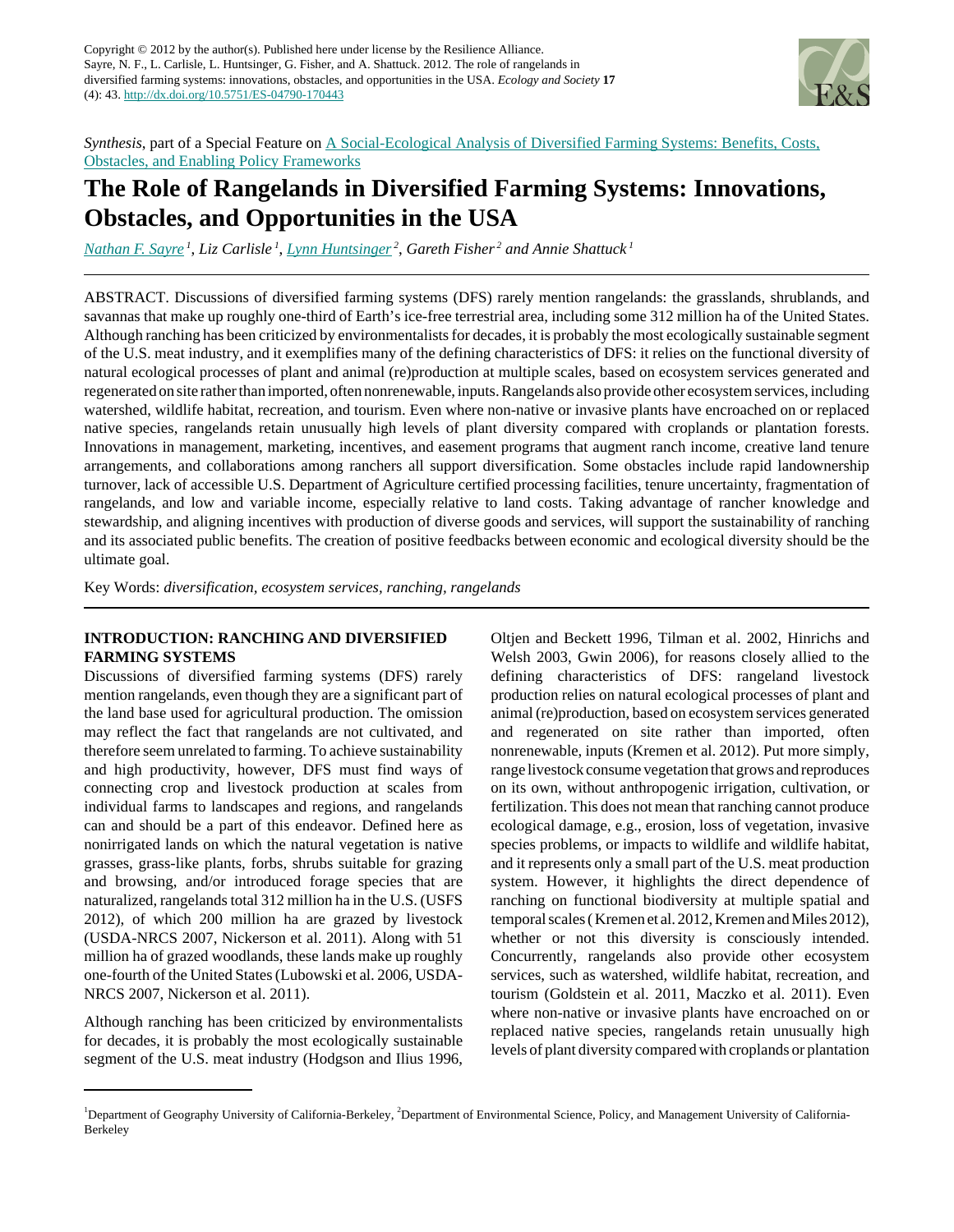forests, and those rangelands that have never been plowed also retain much of their soil and microbial diversity (Havstad and Peters 1999).

However, the economic sustainability of ranching is more precarious than its ecological sustainability. Profit margins are notoriously thin, and one can argue that ranching persists in the U.S. because, and insofar as, more industrial methods of livestock production have thus far been unable to render it economically uncompetitive and obsolete. There are four key elements to this resistance or persistence: (1) Technologies for confined breeding of cattle, sheep, and goats have not yet been developed, in contrast with broiler chickens, turkeys, and hogs. Extensive ranching thus remains economically competitive as a source of young animals, most of which are subsequently fattened in confined feeding operations. (2) On remaining U. S. rangelands, the economic costs of intensive inputs and land manipulations, e.g., irrigation, fertilization, or cultivation, are prohibitively high relative to returns, because of low biological productivity, rugged topography, limited water supplies, etc. (3) There remain large areas of rangelands available for grazing that are not deemed more valuable for other uses, although this is changing because of pressures for energy development, tourism and recreation, and residential (exurban and suburban) land uses (Brown et al. 2005). The market price of ranch land far exceeds what livestock production alone can justify economically (Torell et al. 2005), driving margins still lower. (4) Ranching has long retained and attracted landowners motivated by quality of life or use values, e.g., family or community tradition, attachment to place and nature, as much or more than by financial or exchange values such as profit or return on investment; such owners tolerate unreliable and low, or even negative, returns from livestock production to persist in ranching (Smith and Martin 1972). For example, roughly half of ranchers who lease federal rangelands rely on off-ranch sources for 50% or more of their income (Gentner and Tanaka 2002), and in some areas so-called "amenity buyers" now dominate ranch real estate transactions (Gosnell et al. 2006). In fact, off-ranch income may represent the most widespread form of diversification in U.S. ranching, albeit one with no simple or necessary relationship to DFS.

This combination of ecological and economic circumstances makes rangelands a valuable source of insights and opportunities for DFS. Compared with the rest of U.S. agriculture, ranching is a tightly coupled social-ecological system. Ranchers must adapt their production to the highly variable conditions of climate and vegetation characteristic of rangelands, and they must do so under economic constraints that preclude resorting to expensive external inputs (Sayre 2001). Because roughly half of U.S. rangelands are publicly owned and governed by multiple use mandates, many ranchers must also manage for a range of public goods and services as well as livestock products.

Across the western U.S., countless examples can be found of individual ranchers, or groups of ranchers, who are finding innovative ways to cope and persist by diversifying their operations. Tables 1-5 provide a sample of these innovative ranches, categorized by the types of diversification they illustrate: management practices, land tenure arrangements, products, marketing, and services, including ecosystem services that are not yet marketable. We discuss each of these categories of rangeland diversification, exploring the opportunities they represent and the corresponding obstacles to diversified management of rangelands in the U.S. We conclude with policy recommendations to facilitate rangeland DFS.

## **Diversification through innovative management practices**

The constitutive moment of range livestock production is the animal's act of consuming forage, i.e., herbivory. The sustainability of the operation as a whole depends on the response of plants and plant communities to the selective removal of biomass by the grazing animal, and the persistence of climatic and edaphic factors that support plant growth. The coevolutionary relationship between large grazing animals and the world's rangeland plants, especially grasses, is tens of millions of years old. Domestic livestock production, developed within the last 15 thousand years, augments the grazing of wild animals, insects, and other species. Range livestock managers cannot control the weather. They have only indirect control over herbivory and plant response, but they have an extraordinarily wide spectrum of potential management strategies for doing so, from constant copresence or herding, to the placement of water sources, salt licks, or other supplements to attract livestock to certain areas, to fixed delimitation of grazing areas with fencing. All of these strategies involve trade-offs between costs, for labor, infrastructure, or both, and benefits measured in forage production and effects on the health, growth, and successful reproduction of the livestock being managed.

This rather abstract discussion serves to isolate a key point regarding rangelands and DFS, namely, that range livestock production intrinsically involves interactions of herbivory and plant growth at scales ranging from individual plants to entire landscapes and from days to years. If diversified farming typically denotes multiple crop species grown in combination or in alternating sequences or rotations, in range livestock production a pre-existing and self-perpetuating diversity of plants stays put while the animals move, distributing their impacts spatially and temporally, whether or not the manager is consciously rotating them. Put another way, livestock grazing is an ecological influence that can be managed in terms of timing, frequency, and intensity as well as location (Sayre 2001).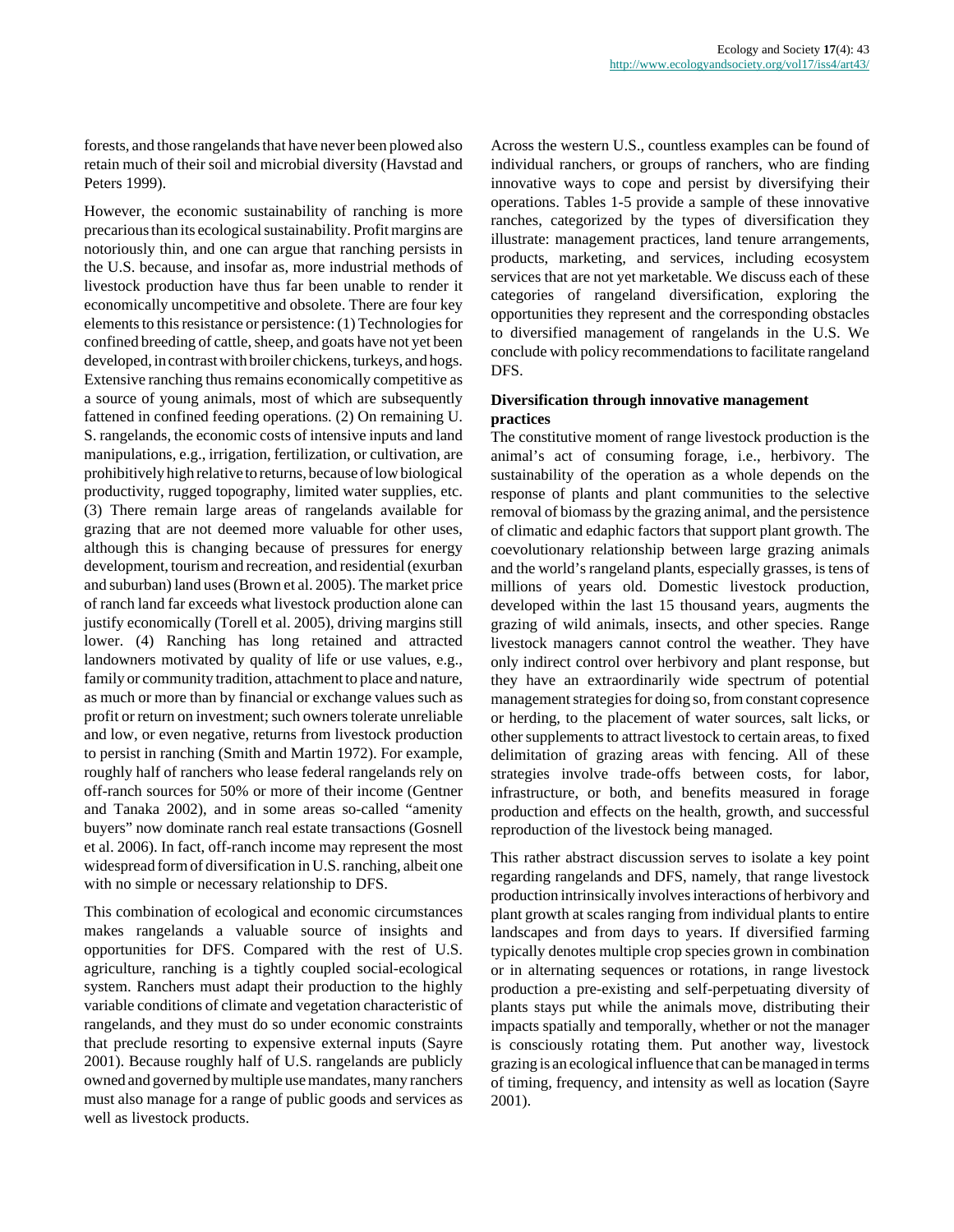The recommended management practices of the mid-20th century on U.S. rangelands were oriented toward homogenization of livestock impacts and range landscapes, both spatially and temporally (Fuhlendorf and Engle 2001). Stocking rates were normalized at static levels based on estimates of average annual forage production. Watering points and fences were constructed, and predators controlled, to encourage livestock to be as evenly distributed as possible and thereby to utilize all available forage (Sayre 2002, Sayre and Fernandez-Gimenez 2003). It is now recognized that these strategies were poorly suited to the natural spatial and temporal heterogeneity of many rangelands, and that recommended stocking rates were generally too high, especially in drier years. Management practices today are instead more likely to emphasize flexible stocking, adaptation to local and ephemeral conditions, and grazing systems that manipulate the timing, intensity, and duration of grazing, as well as the type of grazing animal(s), to achieve specific management objectives.

Diversification through management innovation on U.S. rangelands can take many forms but is unified by a few common themes:

- **1.** Reducing operating costs by relying less on purchased inputs and human labor and more on natural processes of plant and animal (re)production. Giving up expensive hay-cutting, storage, and winter feeding in favor of direct livestock herbivory is an example.
- **2.** Restoring or remediating past degradation to improve the underlying productivity of rangelands. Riparian areas are common targets for such efforts.
- **3.** Enhancing the coproduction of ecosystem services such as wildlife habitat, predators, pollinators, or endangered species of plants and animals. There are emerging markets and some payment programs for a variety of rangeland ecosystem services that can augment income from livestock production. As one example, value-added prices may be obtained for livestock produced organically or in environmentally friendly ways.

The management innovations themselves are as diverse as the landscapes, managers, and goals in question. The most widespread grazing systems involve planned movements of herds from one grazing area to another. These rotations may be days or months long, depending on management objectives. The efficacy of rotational grazing in and of itself for increasing production and improving ecological conditions has been debated among range scientists for decades (Briske et al. 2011), and it is not well supported by experimental science (Briske et al. 2008). However, livestock may be moved from one area to another for many different reasons, including avoiding bird nesting areas during the breeding season, concentrating grazing on an invasive species, avoiding drought stricken areas, preventing overuse, or achieving more uniform, or more heterogeneous, consumption of the vegetation. Season-long and year-long grazing remain viable strategies, depending on the management goals (Briske et al. 2011).

Cross-fencing or creating smaller pastures to achieve tighter control on distribution and intensity can enable more flexible and/or targeted grazing for diverse management objectives, although the trade-off is a loss in the apparent "naturalness" of the environment and potential habitat fragmentation for some species. Concentrating livestock in smaller areas, and therefore higher densities, for shorter periods reduces grazing selectivity and is believed to reduce plant competition in more mesic rangelands where competition is not constrained by aridity. For example, Chet Vogt of Three Creeks Ranch in Glenn County, California, rotates his 500 cow/calf pairs among 32 fenced paddocks and a handful of riparian "special management zones," which receive short-duration grazing treatments intended to benefit native plants. Multispecies grazing incorporates multiple kinds of livestock, e.g., goats and/or sheep alongside cattle, to diversify herbivory impacts, i.e., browsing and grazing. Joel Salatin's "Polyface" system is perhaps the best-known example of this type of diversification, but there are numerous others (Table 1). Finally, matching livestock numbers and needs to variable forage conditions involves a kind of temporal diversification and innovation, recognizing that high variability in both production and nutritional content of rangeland vegetation can be tracked by managers and accommodated through flexible stocking, i.e., adjusting herd sizes frequently, and careful timing, e.g., scheduling the herd's peak demand for the time of year when forage quality and quantity are highest. Seedstock producer Kit Pharo and his 28,000-member "herd quitter" newsletter and list-serv focus on this forage balancing act as the cornerstone of sound ranch planning.

#### **Diversification of land access and tenure arrangements**

Sometimes by choice, but more often by necessity, ranchers in the western U.S. manage a diverse combination of land tenure arrangements, frequently relying on both public and private land to support their herds through the year. As a result of historic U.S. land allocation policies, private land owned by western ranchers is seldom enough to maintain an economically viable operation. Further, a key strategy is the use of different elevations and vegetation types depending on the season and weather patterns, but owning enough land to encompass such topographic variation is rare. Instead, nearly 30,000 U.S. ranchers utilize federal grazing leases on more than 94 million ha of rangelands administered by the U.S. Forest Service (USFS) and Bureau of Land Management (BLM; Gentner and Tanaka 2002, GAO 2005). These leases are linked to parcels of private land and typically transfer when the parcels change hands, because the public lands are an indispensable part of the ranch. Many ranchers move their herds between public and private land every year, using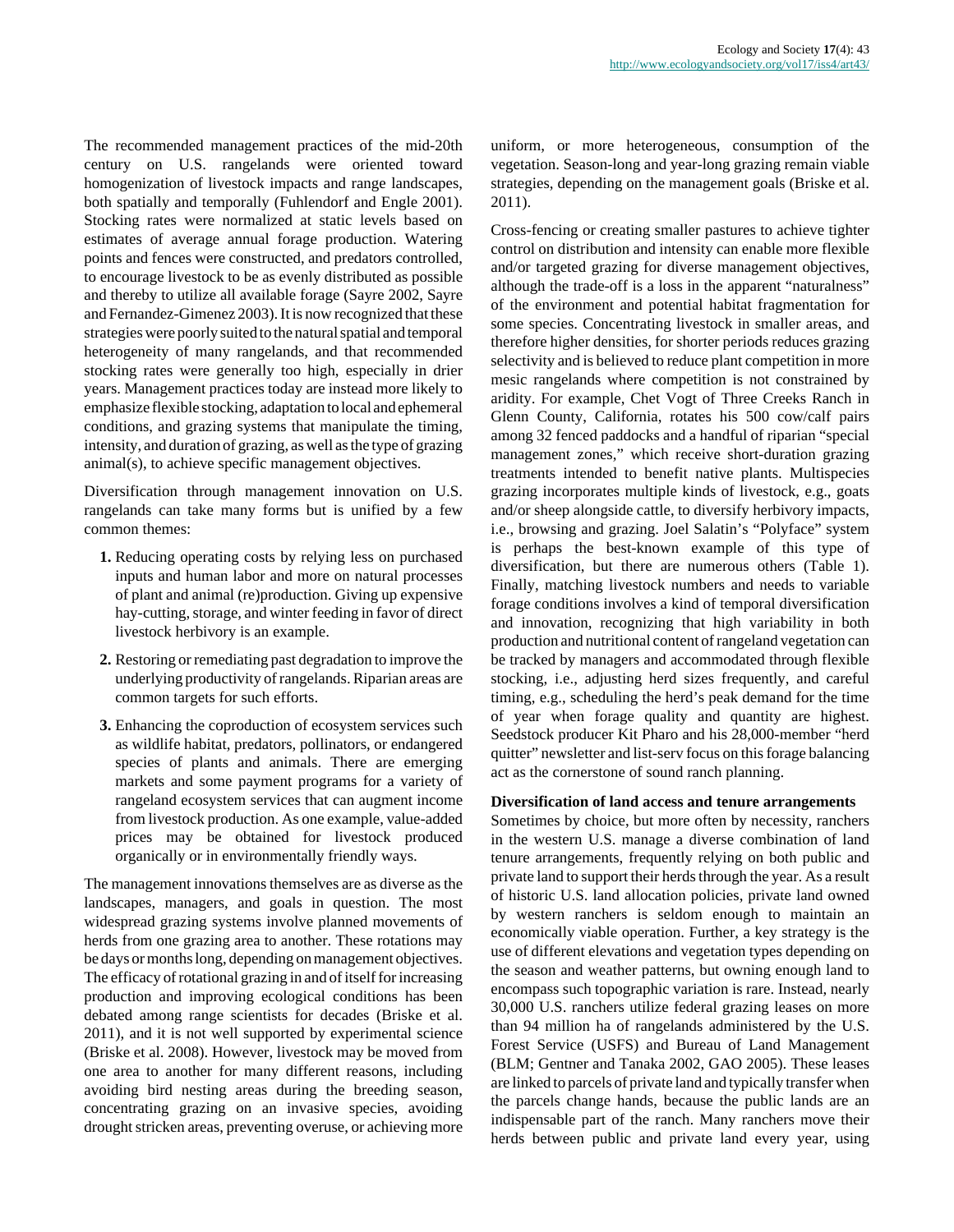| Diversified Farming Systems Attribute                                 | <b>Case Studies</b>               | Web site/Reference                           |
|-----------------------------------------------------------------------|-----------------------------------|----------------------------------------------|
| Grazing systems                                                       | Holistic Management International | http://www.holisticmanagement.org/index.php? |
|                                                                       |                                   | option=com_content&view=                     |
|                                                                       |                                   | article&id=77&Itemid=45                      |
|                                                                       | <b>IX Ranch Natural Beef</b>      | http://www.leannaturalbeef.com/about-us.htm  |
|                                                                       | <b>Blue Range Ranch</b>           | http://bluerangeranch.com                    |
|                                                                       | Three Creeks Ranch                | http://www.sandcounty.net/initiatives/LCA/   |
|                                                                       |                                   | Winners/ $CA$ ?ID=159                        |
|                                                                       | Ray Banister                      | Provenza 2007                                |
|                                                                       | 47 Ranch                          | Barnes 2011                                  |
|                                                                       | <b>Empire Ranch</b>               | http://www.empireranchfoundation.org         |
|                                                                       | Nicasio Native Grass Ranch        | http://www.marinorganic.org/producers/       |
|                                                                       |                                   | producers nicasio native.html                |
| Multispecies grazing                                                  | Tamarack Lamb and Wool            | http://tamaracksheep.com/                    |
|                                                                       | Fox Fire Farms                    | http://www.foxfirefarms.com/                 |
|                                                                       | 47 Ranch                          | Barnes 2011                                  |
|                                                                       | Polyface                          | http://www.polyfacefarms.com                 |
|                                                                       | James Ranch                       | http://www.jamesranch.net                    |
|                                                                       | Ladder Ranch                      | http://www.ladderranch.com                   |
|                                                                       | Hobo Ranch                        | http://www.hoboranches.com                   |
|                                                                       | Marin Sun Farms                   | http://www.marinsunfarms.com                 |
|                                                                       | <b>Parker Pastures</b>            | http://parkerlandmanagement.com              |
|                                                                       | <b>Rehoboth Ranch</b>             | http://www.rehobothranch.com                 |
| Matching livestock numbers and needs to variable<br>forage conditions | Pharo Cattle Company              | http://pharocattle.com/                      |
|                                                                       | Lasater Ranch                     | http://www.lasaterranch.com                  |
|                                                                       | Ray Banister                      | Provenza 2007                                |

**Table 1**. Diversification through innovative management practices.

montane national forest range for summer feed and lower elevation BLM land in winter (Rinschede 1984, Huntsinger et al. 2010*a*). Private livestock also graze land owned by other public agencies, including the National Park Service, U.S. Fish and Wildlife Service, Bureau of Reclamation, and the Departments of Defense and Energy (GAO 2005); state land departments (Souder and Fairfax 1996); county, regional, or municipal utility and park districts; and public universities. Grazing lands are also owned and managed by a wide variety of private landlords, including individuals, private universities, land conservancies, partnerships, and corporations, notably precious metal mining, oil, or diversified holding companies. One rancher in the Sierra Nevada foothills used 10 to 15 different private and public leases to support his cattle through the year (Sulak and Huntsinger 2007). All of these ownerships may offer profitable leasing opportunities, and could present ranchers with the opportunity to diversify products, services, and management. For example, animal unit months (AUMs), in which federal leases are administered, on BLM allotments can be converted between cattle and sheep.

Ideally, public and private components of a ranch are adjacent, or close enough to move livestock without the use of vehicles, but this is not always the case. In regions where competition for leases is stiff, often because of development pressure, ranchers piece together noncontiguous parcels to make their operations viable (Sulak and Huntsinger 2007). Crucial to diverse land tenure arrangements is a rancher's ability to move livestock within or between these parcels. Hence, rights of way for moving livestock, under their own power or with trucks, are essential. Mobility has been highlighted globally as a central component of extensive livestock grazing systems and is beginning to find a place in the literature on North American working landscapes (Huntsinger et al. 2010*a*). Public stock driveways remain crucial to some large range sheep and cattle operations, and many western states' open range and right-of-way laws favor livestock over cars on public rural roads (G. S. Fisher, *unpublished manuscript*). Informal or customary agreements to allow livestock movement across private lands have been documented among long-time neighboring ranchers in Montana (Yung and Belsky 2007). For ranches fragmented and contiguous alike, human assistance in livestock movement is essential. The Ellison Ranching Company, based in Tuscarora, Nevada, moves sheep by their own power over 200 miles on a round trip between summer and winter grazing allotments, and is dependent on trailing permits and long-established stock driveways for these movements.

In the case of private rangelands, the various property rights associated with ownership, often described with the metaphor of a bundle of sticks, represent a significant opportunity for diversification. Conservation easements, in which development rights are sold to a land trust or a government entity, have generated considerable enthusiasm in the environmental community and significant, if sometimes hesitant, adoption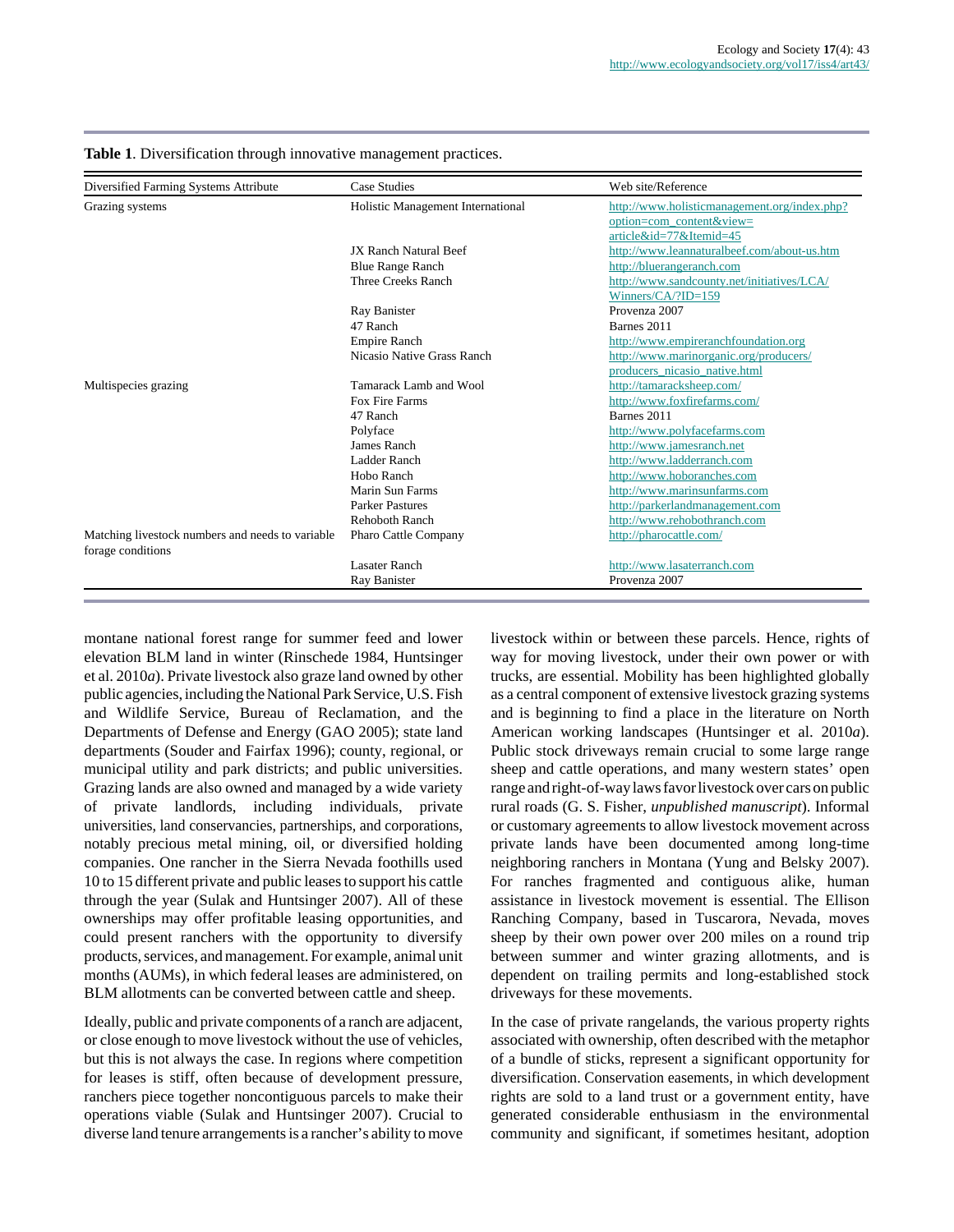| Diversified Farming Systems Attribute                                 | <b>Case Studies</b>                         | Web site/Reference                             |
|-----------------------------------------------------------------------|---------------------------------------------|------------------------------------------------|
| Conservation easements                                                | California Rangeland Trust                  | http://www.rangelandtrust.org/conservation.php |
| Shared or common property regimes                                     |                                             |                                                |
|                                                                       | Carrizo Valley Ranch                        | http://www.bountifulconservation.com/2012/     |
|                                                                       |                                             | carrizo-valley-ranch-and-sid-goodloe/          |
|                                                                       | 47 Ranch                                    | Barnes 2011                                    |
|                                                                       | <b>Matador Grassbank</b>                    | http://www.nature.org/ourinitiatives/regions/  |
|                                                                       |                                             | northamerica/unitedstates/montana/             |
|                                                                       |                                             | placesweprotect/matador-ranch.xml              |
|                                                                       | Malpai Borderlands Group                    | http://www.malpaiborderlandsgroup.org/         |
|                                                                       | <b>Tejon Ranch</b>                          | http://www.tejonranch.com                      |
|                                                                       | Marin Agricultural Land Trust               | http://www.malt.org                            |
|                                                                       | Green River Drift (Wyoming)                 | Fisher 2011                                    |
| Multispecies grazing                                                  | Beaty's Butte Grazing Association (Southern | Fisher 2011                                    |
| <b>Grassbanks</b>                                                     | Oregon)                                     |                                                |
| Federal, state, tribal, or college/university                         |                                             |                                                |
| ownership                                                             |                                             |                                                |
|                                                                       | North Fork Group Allotment (Elko, Nevada)   | Fisher 2011                                    |
|                                                                       | Matador Grassbank                           | http://www.nature.org/ourinitiatives/regions/  |
|                                                                       |                                             | northamerica/unitedstates/montana/             |
|                                                                       |                                             | placesweprotect/matador-ranch.xml              |
|                                                                       | Valle Grande Grassbank                      | http://quiviracoalition.org/                   |
|                                                                       |                                             | Land and Water Program/                        |
|                                                                       |                                             | Valle Grande Ranch - Rowe Mesa Grassbank/      |
|                                                                       | <b>Heart Mountain Grassbank</b>             | http://www.compatibleventures.com/             |
|                                                                       |                                             | GB fact sheet heart.pdf                        |
|                                                                       | Malpai Borderlands Group                    | http://www.malpaiborderlandsgroup.org          |
|                                                                       | <b>Empire Ranch</b>                         | http://www.empireranchfoundation.org           |
|                                                                       | Valles Caldera National Preserve            | http://www.vallescaldera.gov                   |
|                                                                       | Chico Basin Ranch                           | http://www.chicobasinranch.com                 |
|                                                                       | Arapaho Ranch                               | http://www.arapahoranch.com                    |
| Matching livestock numbers and needs to variable<br>forage conditions | Sinte Gleska Bison Ranch                    | http://www.sintegleska.edu/bison/              |
|                                                                       | <b>Swanton Pacific Ranch</b>                | http://spranch.org                             |
|                                                                       | Deep Springs Ranch                          | http://www.deepsprings.edu/labor/ranch         |
|                                                                       |                                             |                                                |

**Table 2**. Diversification of land access and tenure arrangements.

by ranchers (Rissman and Sayre 2012; Table 2). Conservation easements evolved from easements long used as a tool of land management for more specific purposes such as protecting rights of way, severed mineral title, and hunting (Merenlender et al. 2004). The concept was expanded to include a more general protection from development of lands with conservation value, and there is some evidence that since they began being used as a tool for conserving ranchland, conservation easements have become more flexible, or less precise in their requirements regarding grazing, over time (Rissman and Sayre 2012).

Conservation easements on ranches and other working lands are often purchased to buffer adjacent protected lands, and their details vary widely to accommodate the particular circumstances of landowners and easement holders alike (Rissman et al. 2007). Similarly, ranchers may sell habitat mitigation easements, or credits from mitigation banks, to public or private developers to offset damage caused by construction projects elsewhere (Bonnie 1999, Merenlender et al. 2004). For mixed-tenure ranchers, interest in easements

often depends on the security of tenure to public grazing allotments, because loss of an allotment could leave a private parcel that is not viable for ranching by itself (Rissman and Sayre 2012). On their private lands, ranchers may also sign long-term leases for communication towers, oil and gas wells, hunting or wildlife observation access, and wind or solar energy development.

Ancient in origin but somewhat innovative in modern U.S. ranching are shared or common property regimes. Federal grazing allotments are sometimes leased by associations of up to 40 ranchers who run their stock in common. Taking advantage of the economy of scale in labor, because the amount of work required to husband 10 cows may be the same as is required to take care of 100, these ranchers pool their cattle and collectively hire cowboys to take care of the animals. At the end of the grazing season, animals are sorted back out and moved home or to other pastures. For example, the Green River Drift in Wyoming is an association of ranchers that collectively moves cattle along a 70 mile stock driveway between summer and winter pasture, collecting animals on the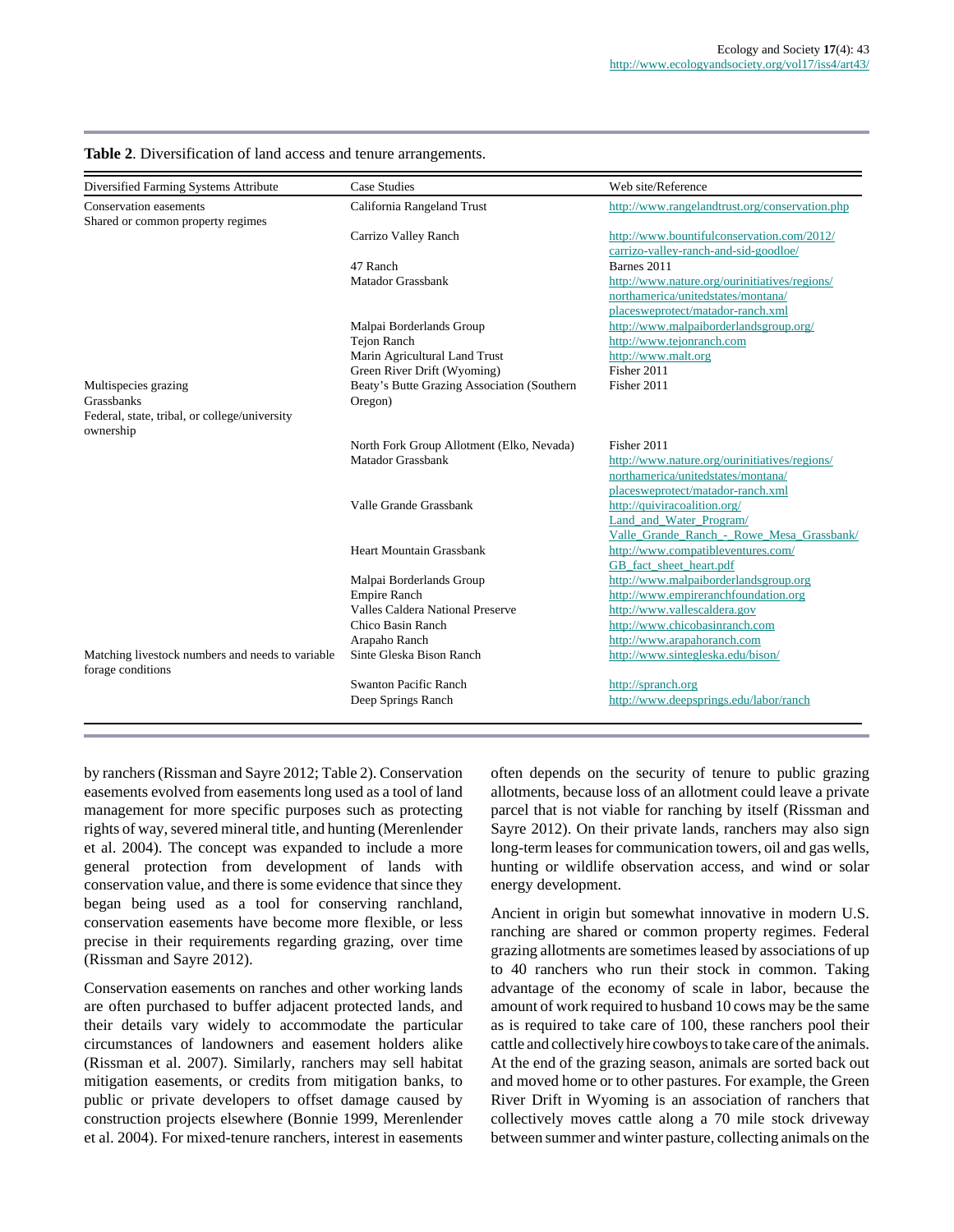way to a Forest Service allotment and redistributing them according to ownership on the way down in the fall (J. Magagna, *personal communication*). The Beatys Butte Grazing Association in southeast Oregon is a collection of ranchers who send cattle during the summer to a BLM allotment of roughly 200,000 ha and pool labor for gathering and sorting. On a smaller scale, the North Fork Group Allotment in Elko County, Nevada includes half a dozen cattle operations and two sheep ranchers. Grassbanks are another form of common pool resource, although they are used less regularly and by operators who do not necessarily act collectively. The "bank" is an area of rangeland set aside by a public agency or a conservation organization, with forage managed as an asset that can be lent to applicant ranchers to help support conservation practices such as drought destocking, prescribed fire, or grassland restoration (Gripne 2005, White and Conley 2007; Table 2).

#### **Diversification of products**

Since the mid-20th century, U.S. rangeland cattle production has been oriented toward the sale of a single commodity: calves destined for feedlots. The genetic diversity of beef cattle has been reduced dramatically because cattle buyers and processing firms demand animals of uniform size, color, and shape. More recently, however, many ranchers have diversified away from this norm to improve the sustainability of their operations. Mixed or minor breed cattle, e.g., Murray Gray, British White, Criollo, Loala, Belted Galloway, are the clearest instance of this type of diversification, but a number of ranchers also pursue greater genetic variability within conventional breeds, by culling for locally adapted herds, for example, smaller animals that thrive during drought or on limited available forage. Ranches may also raise multiple livestock species, e.g., sheep, goats, hogs, bison, chickens, ostriches, and llamas, that may include minor or mixed breeds as well. Rehoboth Ranch, 40 miles northeast of Dallas, Texas, combines these two strategies by raising Red Angus, Angus cross breed, and Red Devon cross breed cattle alongside pastured lamb, pork, and poultry (Table 3). Ranching with multiple species and breeds can provide ecological benefits, maximize forage utilization, and minimize producer risk (Barnes 2011).

Ranchers may also enter the market earlier in the animal life cycle by selling breeding stock to other producers, as Pharo Cattle Company does, or later by finishing and even marketing their own animals. The U.S. Department of Agriculture (USDA) does not currently track on-ranch animal finishing, but recent estimates of U.S. grass-fed beef production range from 50,000-100,000 head per year (Gwin 2009). Some ranchers have leased steers for rodeo use, returning them to the ranch for fattening on grass at the end of the rodeo season. Ranchers who finish their own animals may also diversify into value-added animal products; Colorado's McNeil Ranch, for example, sells jerky, pet food, burritos, and tamales (Table 3).

Another source of potential income for ranchers is wildlife. Livestock and wildlife production can be highly compatible, and income generated from wildlife provides incentive for ranchers to manage and enhance wildlife habitat. Although in the U.S. wildlife is considered a public resource (Butler et al. 2005), private property access rights may give landowners de facto control over it (White 2000, Butler et al. 2005). Ranchers can earn income, and provide food for the table, from wildlife in a number of ways, including fees or guided tours for sightseeing, bird-watching, fishing, and hunting. There are two kinds of wildlife ranching that are common: fee hunting and wildlife husbandry (Butler et al. 2005). Fee hunting is based on charging for hunting access on daily, seasonal, annual, outfitter, or broker programs. Access may be granted for hunting one or multiple species. For wild game, the season and allowed take are usually regulated by state laws and game agencies. Fee hunting of exotic game can allow the landowner greater control over access and rates of harvest, because exotic animals are usually considered private livestock in the eyes of the law (Butler et al. 2005).

Wildlife farming or husbandry relies on exotic wildlife or wildlife descended from populations that became private before current game laws were put in place. For example, most American bison are in private ownership today, and there are large herds of private native elk. In this system, animals are confined by fences and are intensively husbanded with selective breeding, supplemental feeding, and veterinary treatment, but otherwise managed as wild (Butler et al. 2005). There is a growing market in North America and Europe for wild ungulate meat because it is perceived as healthier than industrially produced meats (White 2000). In the United States, native wildlife meat or by-products cannot legally be sold, but meat and by-products from exotic big game, considered livestock, may be marketed (Yorks 1989).

At Deseret Land and Livestock, although revenue from the production of domestic livestock is the foundation of the ranch, income generated from wildlife-based recreation, such as feebased big game hunting, waterfowl hunting, bird watching, and fishing, accounts for as much as 30% to 40% of yearly income (DLL 2008, McGinty et al. 2009). In a California survey of oak woodland landowners, less than 10% earned income from hunting, though 37% hunted for themselves or gave access to friends, and 21% of all landowners stated that hunting was an important reason to live in the oak woodlands. On the other hand, 45% stated that watching wildlife was an important reason to live there (Huntsinger et al. 2010*b*).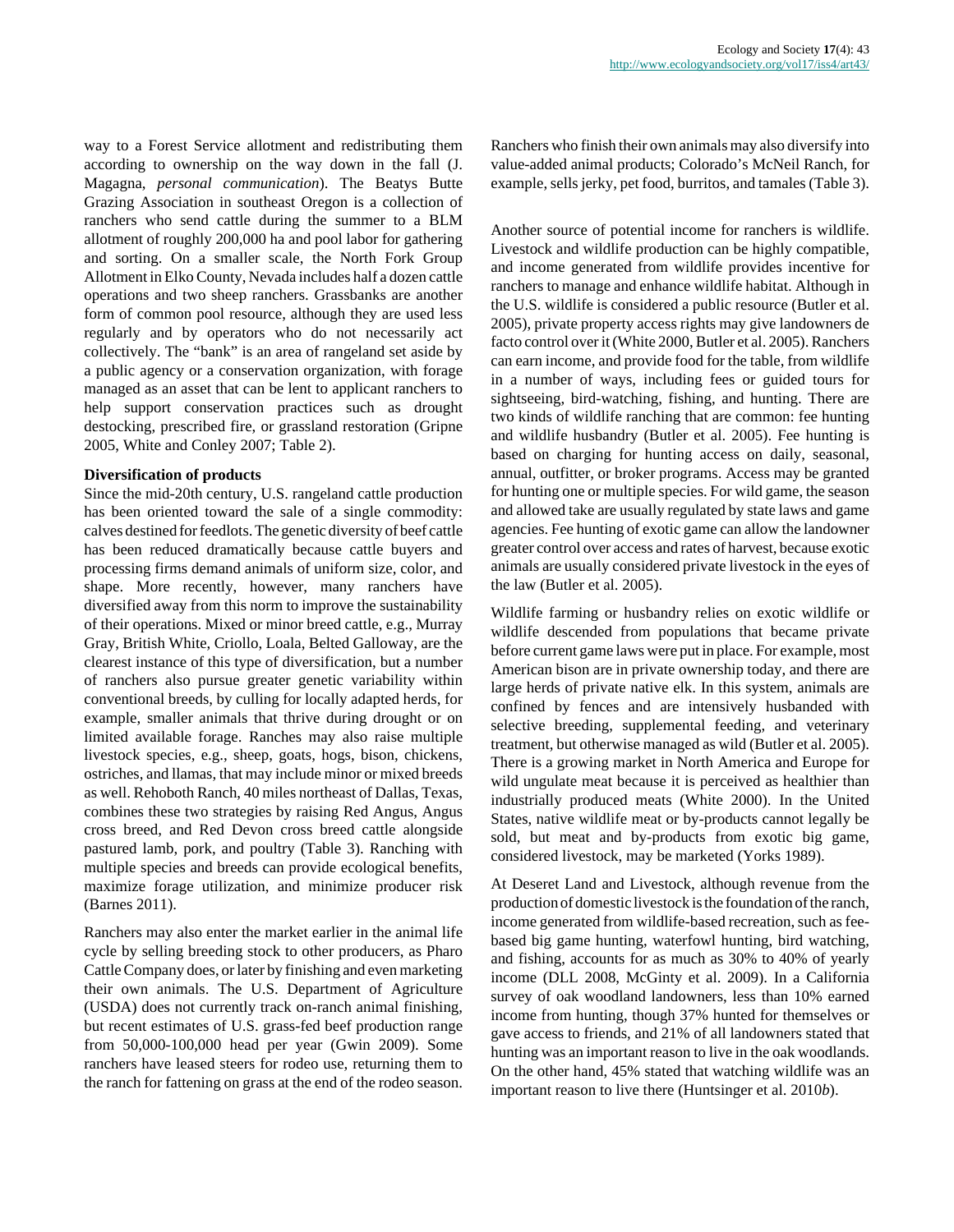# **Table 3**. Diversification of products.

| Diversified Farming Systems Attribute                                                          | Case Studies                      | Web site/Reference                             |
|------------------------------------------------------------------------------------------------|-----------------------------------|------------------------------------------------|
| Mixed or minor breed cattle                                                                    | Carrizo Valley Ranch              | http://www.bountifulconservation.com/2012/     |
|                                                                                                |                                   | carrizo-valley-ranch-and-sid-goodloe/          |
|                                                                                                | 47 Ranch                          | Barnes 2011                                    |
|                                                                                                | Pharo Cattle Company              | http://pharocattle.com/                        |
|                                                                                                | Windsor Dairy                     | http://ruralspin.com/2012/01/30/windsor-dairy- |
|                                                                                                |                                   | colorado/                                      |
|                                                                                                | Marin Sun Farms                   | http://www.marinsunfarms.com                   |
|                                                                                                | <b>Effertz EZ Ranch</b>           | http://www.loala.com                           |
|                                                                                                | American Criollo Beef Association | http://www.leanandtenderbeef.com               |
|                                                                                                | <b>Rehoboth Ranch</b>             | http://www.rehobothranch.com                   |
|                                                                                                | Shire Gate Farm                   | http://www.shiregatefarm.com                   |
|                                                                                                | Montana Grasslands Beef           | http://montanagrasslandsbeef.com               |
| Multiple livestock species                                                                     | Fox Fire Farms                    | http://www.foxfirefarms.com/                   |
|                                                                                                | 47 Ranch                          | Barnes 2011                                    |
|                                                                                                | Polyface                          | http://www.polyfacefarms.com                   |
|                                                                                                | James Ranch                       | http://www.jamesranch.net                      |
|                                                                                                | Ladder Ranch                      | http://www.ladderranch.com                     |
|                                                                                                | Marin Sun Farms                   | http://www.marinsunfarms.com                   |
|                                                                                                | <b>Parker Pastures</b>            | http://parkerlandmanagement.com                |
|                                                                                                | Rehoboth Ranch                    | http://www.rehobothranch.com                   |
|                                                                                                | <b>Meadows Family Farms</b>       | http://meadowsfamilyfarms.com                  |
|                                                                                                | Arriola Sunshine Farm             | http://www.arriolasunshinefarm.com/            |
| Breeding stock                                                                                 | Pharo Cattle Company              | http://pharocattle.com                         |
|                                                                                                | <b>Lasater Ranch</b>              | http://www.lasaterranch.com                    |
|                                                                                                | Tamarack Lamb and Wool            | http://tamaracksheep.com/                      |
|                                                                                                | Effertz EZ Ranch                  | http://www.loala.com                           |
|                                                                                                | <b>Matheson Farms</b>             | http://www.mathesonfarms.com                   |
|                                                                                                | Montana Grasslands Beef           | http://montanagrasslandsbeef.com               |
|                                                                                                | Arriola Sunshine Farm             | http://www.arriolasunshinefarm.com/            |
| Value-added animal products (pet food, jerky,<br>bacon, sausage, tamales)                      | <b>JX Ranch Natural Beef</b>      | http://www.leannaturalbeef.com/about-us.htm    |
|                                                                                                | McNeil Ranch                      | http://www.grassfedandhealthy.com              |
|                                                                                                | Sinte Gleska Bison Ranch          | http://www.sintegleska.edu/bison/              |
|                                                                                                | Marin Sun Farms                   | http://www.marinsunfarms.com                   |
|                                                                                                | <b>Meadows Family Farm</b>        | http://meadowsfamilyfarms.com                  |
| Nonmeat animals/animal products (dairy, eggs,                                                  | JX Ranch Natural Beef             | http://www.leannaturalbeef.com/about-us.htm    |
| horses, dogs, leather, wool, dog bones, rodeo bulls)                                           |                                   |                                                |
|                                                                                                | Fox Fire Farms                    | http://www.foxfirefarms.com/                   |
|                                                                                                | Tamarack Lamb and Wool            | http://tamaracksheep.com/                      |
|                                                                                                | <b>Windsor Dairy</b>              | http://ruralspin.com/2012/01/30/windsor-dairy- |
|                                                                                                |                                   | colorado/                                      |
|                                                                                                | Polyface                          | http://www.polyfacefarms.com                   |
|                                                                                                | James Ranch                       | http://www.jamesranch.net                      |
|                                                                                                | Ladder Ranch                      | http://www.ladderranch.com                     |
|                                                                                                | Hobo Ranch                        | http://www.hoboranches.com                     |
|                                                                                                | Marin Sun Farms                   | http://www.marinsunfarms.com                   |
|                                                                                                | <b>Parker Pastures</b>            | http://parkerlandmanagement.com                |
|                                                                                                | Rehoboth Ranch                    | http://www.rehobothranch.com                   |
|                                                                                                | <b>Thunder Heart Bison</b>        | http://www.thunderheartbison.com               |
|                                                                                                | Arriola Sunshine Farm             | http://www.arriolasunshinefarm.com/            |
| Mixed crop and livestock (crops, honey, timber,<br>agricultural products, e.g., compost, feed) | Tamarack Lamb and Wool            | http://tamaracksheep.com/                      |
|                                                                                                | Fox Fire Farms                    | http://www.foxfirefarms.com/                   |
|                                                                                                | James Ranch                       | http://www.jamesranch.net                      |
|                                                                                                | Work Ranch                        | http://www.workranch.com                       |
|                                                                                                | Tejon Ranch                       | http://www.tejonranch.com                      |
|                                                                                                | <b>Swanton Pacific Ranch</b>      | http://spranch.org                             |
|                                                                                                |                                   |                                                |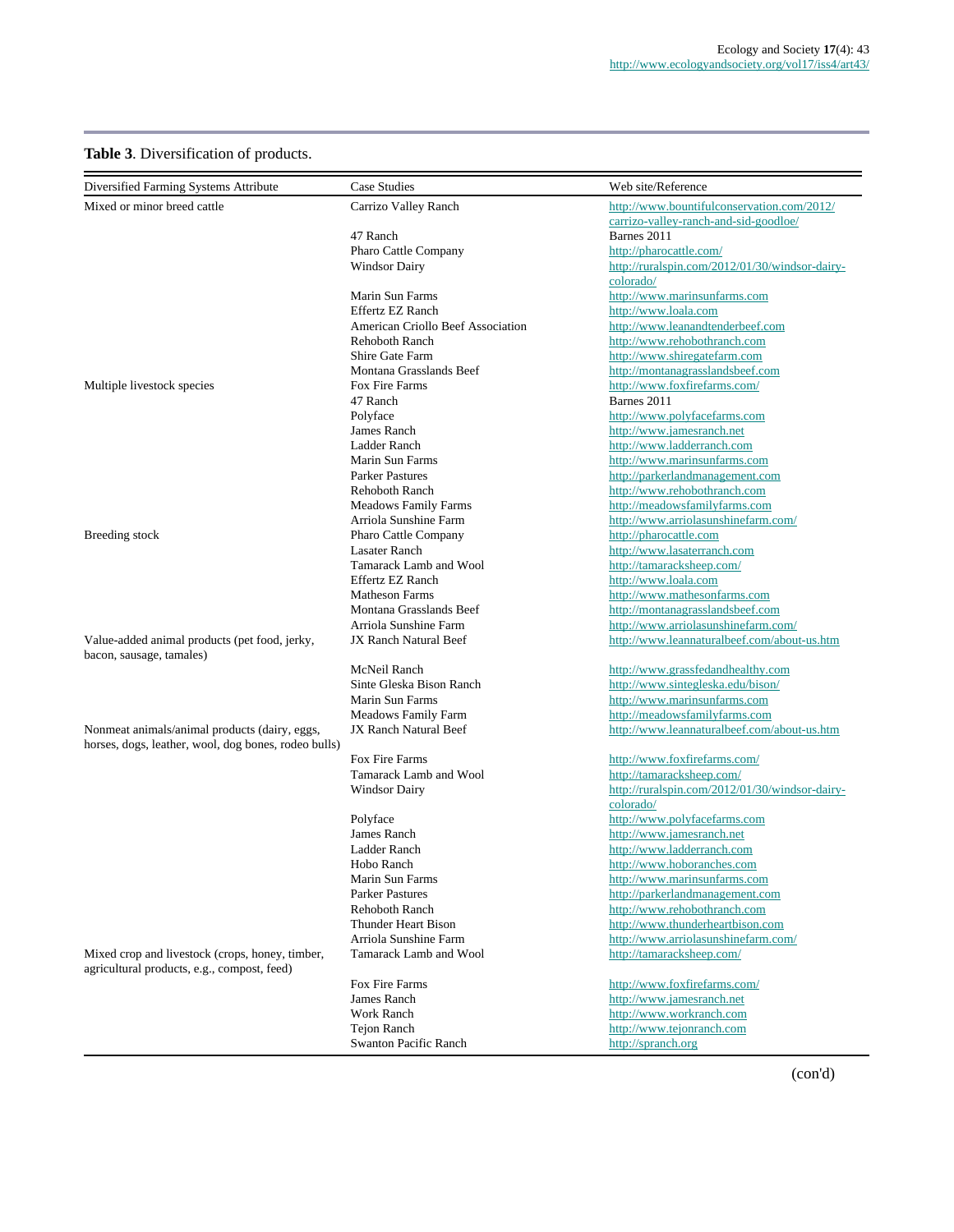|                                                  | Nicasio Native Grass Ranch | http://www.marinorganic.org/producers/     |
|--------------------------------------------------|----------------------------|--------------------------------------------|
|                                                  |                            | producers nicasio native.html              |
|                                                  | Shire Gate Farm            | http://www.shiregatefarm.com               |
|                                                  | Meadows Family Farm        | http://meadowsfamilyfarms.com              |
|                                                  | Thunder Heart Bison        | http://www.thunderheartbison.com           |
|                                                  | Arriola Sunshine Farm      | http://www.arriolasunshinefarm.com/        |
| Wood products                                    | Polyface                   | http://www.polyfacefarms.com               |
|                                                  | Swanton Pacific Ranch      | http://spranch.org                         |
| Nonagricultural products (energy production,     | Carrizo Valley Ranch       | http://www.bountifulconservation.com/2012/ |
| mining, boats and trailers, merchandise, photos) |                            | carrizo-valley-ranch-and-sid-goodloe/      |
|                                                  | 47 Ranch                   | Barnes 2011                                |
|                                                  | James Ranch                | http://www.jamesranch.net                  |
|                                                  | Lava Lake Lamb             | http://www.lavalakelamb.com                |
|                                                  | McNeil Ranch               | http://www.grassfedandhealthy.com          |
|                                                  | Tejon Ranch                | http://www.tejonranch.com                  |
|                                                  | Cherokee Hills Ranch       | http://www.cherokeehillsranch.com          |

Some rangeland livestock producers also sell nonmeat animals, e.g., horses, dogs, rodeo steers or bulls, or nonmeat animal products, e.g., dairy, eggs, leather, wool, dog bones. Mixed crop and livestock operations, less common in the United States since World War II, may be making a comeback as well (Barbieri et al. 2008). Durango, Colorado's James Ranch, for example, sells raw milk, cheese, and eggs, as well as vegetables from their market garden. Potential benefits of this type of integrated crop and livestock production include nutrient cycling, risk spreading, and greater local food security.

A number of ranches produce wood products or nonagricultural products, e.g., oil and gas, renewable energy, minerals, photos, merchandise. The petroleum, mining, and forestry industries have historically relied heavily on both public and private rangelands, while renewable energy generation has emerged more recently as a nonagricultural source of ranch income. Ranches with agritourism enterprises may also sell photos or ranch-related merchandise.

# **Diversification of markets and marketing**

Many practices that conserve diversity on ranches in the U.S. offer opportunities, and sometimes imperatives, to capture added value via alternative markets. Various third-party certification and marketing systems have emerged to help capture added value from niche markets such as grass-fed, organic, humane, local, predator-friendly, or wildlife-friendly. Certified Humane [\(www.certifiedhumane.org/\)](http://www.certifiedhumane.org/) certifies 93 producers nationwide, American Grassfed Association ([www.](http://www.americangrassfed.org/) [americangrassfed.org/\)](http://www.americangrassfed.org/) certifies 153 producers, and as of the last agricultural census (USDA-ERS 2010), 2.16 million acres of rangeland and pastureland were certified organic, as were 15.5 million poultry animals and nearly half a million head of cows, hogs, and sheep. Price premiums for niche meats can be 10% to 30% over conventional meat products (Gwin and Hardesty 2008), and although niche markets represent only 4.2% of total beef sales, that number has grown steadily, up from 1.1% in 2003 (Clause 2010, National Cattleman's Beef Association 2012).

Alternative marketing arrangements are growing to take advantage of these premiums. Cooperatives and producer marketing boards, as well as companies that source by contract from multiple operations, can help small-scale producers capture more downstream value, maintain ownership of new technologies, and give producers more market power than would otherwise be the case (Moran et al. 1996). They can also help producers access niche markets for locally produced or sustainable products. The Country Natural Beef cooperative, for example, enables 120 ranches in 12 states to sell on national and international markets under a brand that testifies to a common set of sustainability and animal welfare standards.

At the local and regional level, marketing strategies range from direct local sales to consumers, restaurants, and retail outlets, to farm stands, farmers' markets, local online sales, and local produce aggregation and delivery services. Door to Door Organics is a local produce aggregator serving Colorado, Kansas City, Michigan, and Chicago; McNeil Ranch sells its grass-fed beef through a members-only weight loss plan (Table 4). Direct to consumer food marketing grew 104% between 1997 and 2007, and 135% in the Rocky Mountain and far Western states (USDA 2009*a*), with consumers increasingly endeavoring not only to "know their farmer" but their rancher as well. The number of farmers' markets has increased dramatically, with 16% growth from 2009 to 2010 and over 6100 markets currently in operation nationwide (USDA 2011). Additionally, the 2007 USDA agricultural census indicated that 12,549 farms in the United States market products via community supported agriculture (CSA) programs (USDA 2009*b*), although the true number may be significantly lower (Galt 2011). Many CSAs include meat, or deal exclusively with meat products, often based on ecologically sensitive production practices. Another means by which ranchers "put a face" on their products is the development of local and regional brands. Beef from Marin Sun Farms, in Point Reyes, California, for example, is sold exclusively in the San Francisco Bay Area under the ranch's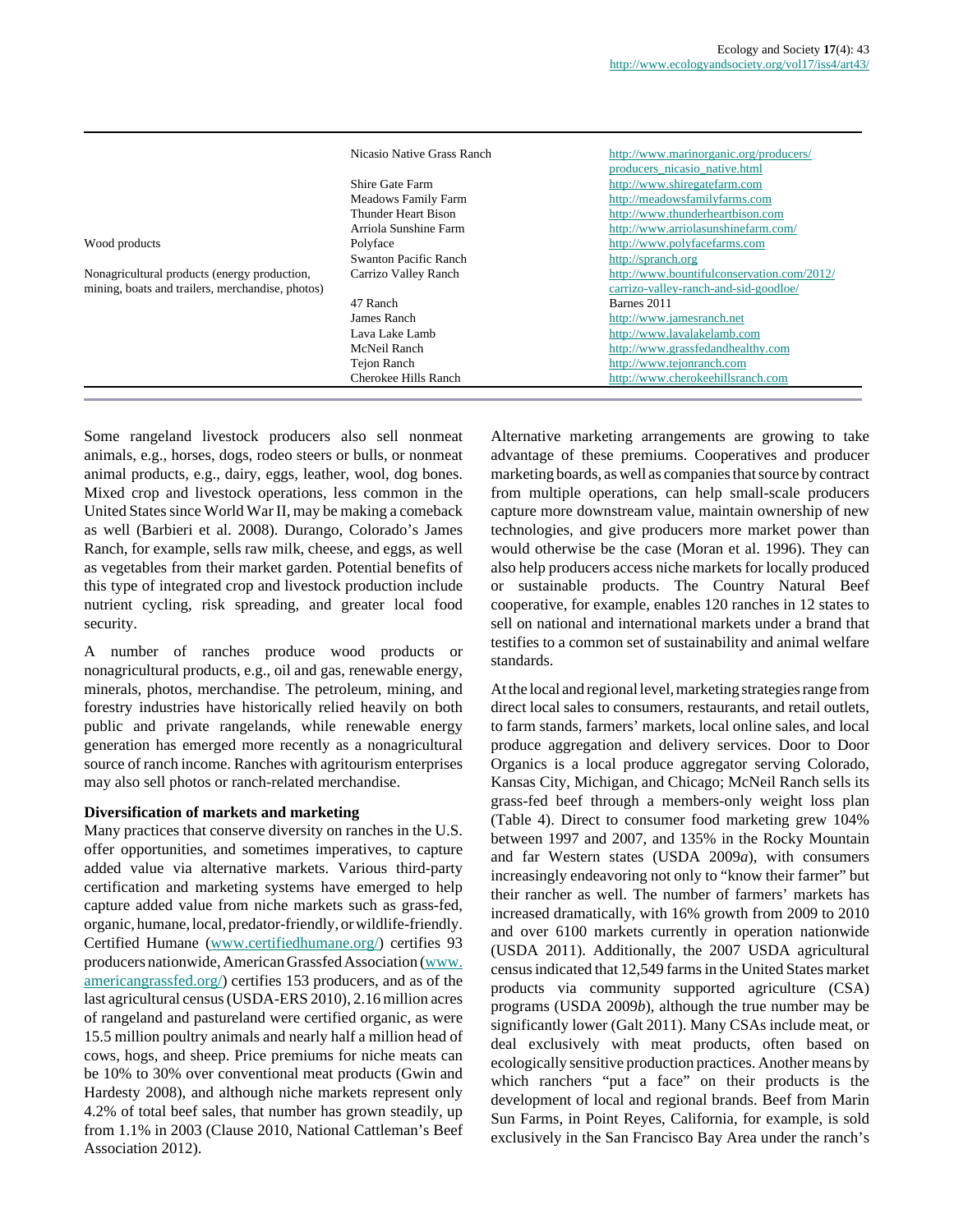#### **Table 4**. Diversification of markets and marketing

| Diversified Farming Systems Attribute                                                                                                                                         | <b>Case Studies</b>                                                                                                                       | Web site/Reference                                                                                                                                                     |
|-------------------------------------------------------------------------------------------------------------------------------------------------------------------------------|-------------------------------------------------------------------------------------------------------------------------------------------|------------------------------------------------------------------------------------------------------------------------------------------------------------------------|
| Third party certification and marketing                                                                                                                                       | American Grassfed Association certified<br>producers<br>Eatwild Directory of grassfed meat and dairy<br>Certified Humane<br>Arapaho Ranch | http://www.americangrassfed.org/producer-<br>profiles/<br>http://www.eatwild.com/products/index.html<br>http://www.certifiedhumane.org/<br>http://www.arapahoranch.com |
| Cooperatives and producer marketing boards                                                                                                                                    | Country Natural Beef<br>Mountain States Lamb<br>Pharo Cattle Company<br>Grassfed Livestock Alliance                                       | http://www.countrynaturalbeef.com/story.php<br>http://www.mslamb.com/<br>http://pharocattle.com<br>http://www.grassfedlivestockalliance.com                            |
| Direct to consumer food marketing (farmers'<br>markets, community supported agriculture, retail<br>operation, mail order, restaurants, institutions,<br>weight loss programs) | Eatwild                                                                                                                                   | http://www.eatwild.com/products/index.html                                                                                                                             |
|                                                                                                                                                                               | American Grassfed Association directory                                                                                                   | http://www.americangrassfed.org/producer-<br>profiles/                                                                                                                 |
|                                                                                                                                                                               | JX Ranch Natural Beef                                                                                                                     | http://www.leannaturalbeef.com/about-us.htm                                                                                                                            |
|                                                                                                                                                                               | <b>Blue Range Ranch</b>                                                                                                                   | http://bluerangeranch.com                                                                                                                                              |
|                                                                                                                                                                               | Carrizo Valley Ranch                                                                                                                      | http://www.bountifulconservation.com/2012/<br>carrizo-valley-ranch-and-sid-goodloe/                                                                                    |
|                                                                                                                                                                               | Tamarack Lamb and Wool                                                                                                                    | http://tamaracksheep.com/                                                                                                                                              |
|                                                                                                                                                                               | Fox Fire Farms                                                                                                                            | http://www.foxfirefarms.com/                                                                                                                                           |
|                                                                                                                                                                               | <b>Windsor Dairy</b>                                                                                                                      | http://ruralspin.com/2012/01/30/windsor-dairy-<br>colorado/                                                                                                            |
|                                                                                                                                                                               | 47 Ranch                                                                                                                                  | Barnes 2011                                                                                                                                                            |
|                                                                                                                                                                               | Polyface                                                                                                                                  | http://www.polyfacefarms.com                                                                                                                                           |
|                                                                                                                                                                               | James Ranch                                                                                                                               | http://www.jamesranch.net                                                                                                                                              |
|                                                                                                                                                                               | Lava Lake Lamb                                                                                                                            | http://www.lavalakelamb.com                                                                                                                                            |
|                                                                                                                                                                               | Ranney Ranch                                                                                                                              | http://www.ranneyranch.com                                                                                                                                             |
|                                                                                                                                                                               | Hobo Ranch                                                                                                                                | http://www.hoboranches.com                                                                                                                                             |
|                                                                                                                                                                               | McNeil Ranch                                                                                                                              | http://www.grassfedandhealthy.com                                                                                                                                      |
|                                                                                                                                                                               | Sinte Gleska Bison Ranch                                                                                                                  | http://www.sintegleska.edu/bison/                                                                                                                                      |
|                                                                                                                                                                               | <b>Swanton Pacific Ranch</b>                                                                                                              | http://spranch.org                                                                                                                                                     |
|                                                                                                                                                                               | Marin Sun Farms                                                                                                                           | http://www.marinsunfarms.com                                                                                                                                           |
|                                                                                                                                                                               | Parker Land Management                                                                                                                    | http://parkerlandmanagement.com                                                                                                                                        |
|                                                                                                                                                                               | <b>Rehoboth Ranch</b>                                                                                                                     | http://www.rehobothranch.com                                                                                                                                           |
| Local and regional brands                                                                                                                                                     | <b>Blue Range Ranch</b>                                                                                                                   | http://bluerangeranch.com                                                                                                                                              |
|                                                                                                                                                                               | Fox Fire Farms                                                                                                                            | http://www.foxfirefarms.com/                                                                                                                                           |
|                                                                                                                                                                               | Lava Lake Lamb                                                                                                                            | http://www.lavalakelamb.com                                                                                                                                            |
|                                                                                                                                                                               | Marin Sun Farms                                                                                                                           | http://www.marinsunfarms.com                                                                                                                                           |
|                                                                                                                                                                               | Thunder Heart Bison                                                                                                                       | http://www.thunderheartbison.com                                                                                                                                       |
|                                                                                                                                                                               | Arriola Sunshine Farm                                                                                                                     | http://www.arriolasunshinefarm.com/                                                                                                                                    |
|                                                                                                                                                                               |                                                                                                                                           |                                                                                                                                                                        |

own label, which highlights grass-fed and sustainable practices. The company contracts for products from multiple operations in the region to take advantage of differing prime harvest times for their products.

#### **Diversification of services**

There is a long history of Western ranches providing agricultural tourism and recreation related services for payment, most famously on 'dude' ranches where visitors pay to ride horses and experience the mythic ranching lifestyle. Many ranches sell access to their private lands for horse riding or boarding, and a growing number support education and research. The Deseret Land and Livestock Company combines these classic service diversification strategies, providing guided fishing, bird-watching, and natural history tours, offering a mix of fee and free hunting access, and hosting researchers and educational groups (Table 5).

Other marketable services have emerged more recently. One prominent example is grazing for control of fire risk and invasive weeds. Companies have sprung up offering to provide goats specifically for vegetation management, and they may charge as much as US\$160/ha for this service (Table 5). Goats will consume some invasive species that other livestock refuse, and they like brush, which can be invasive on rangelands. Ranchers who traditionally produced only cattle now may acquire herds of goats specifically to rent out. Cattle can also be used for fire hazard management; in fact, one reason cited by public agencies for permitting grazing on their lands is reduction of fuel loads. However, in these cases cattle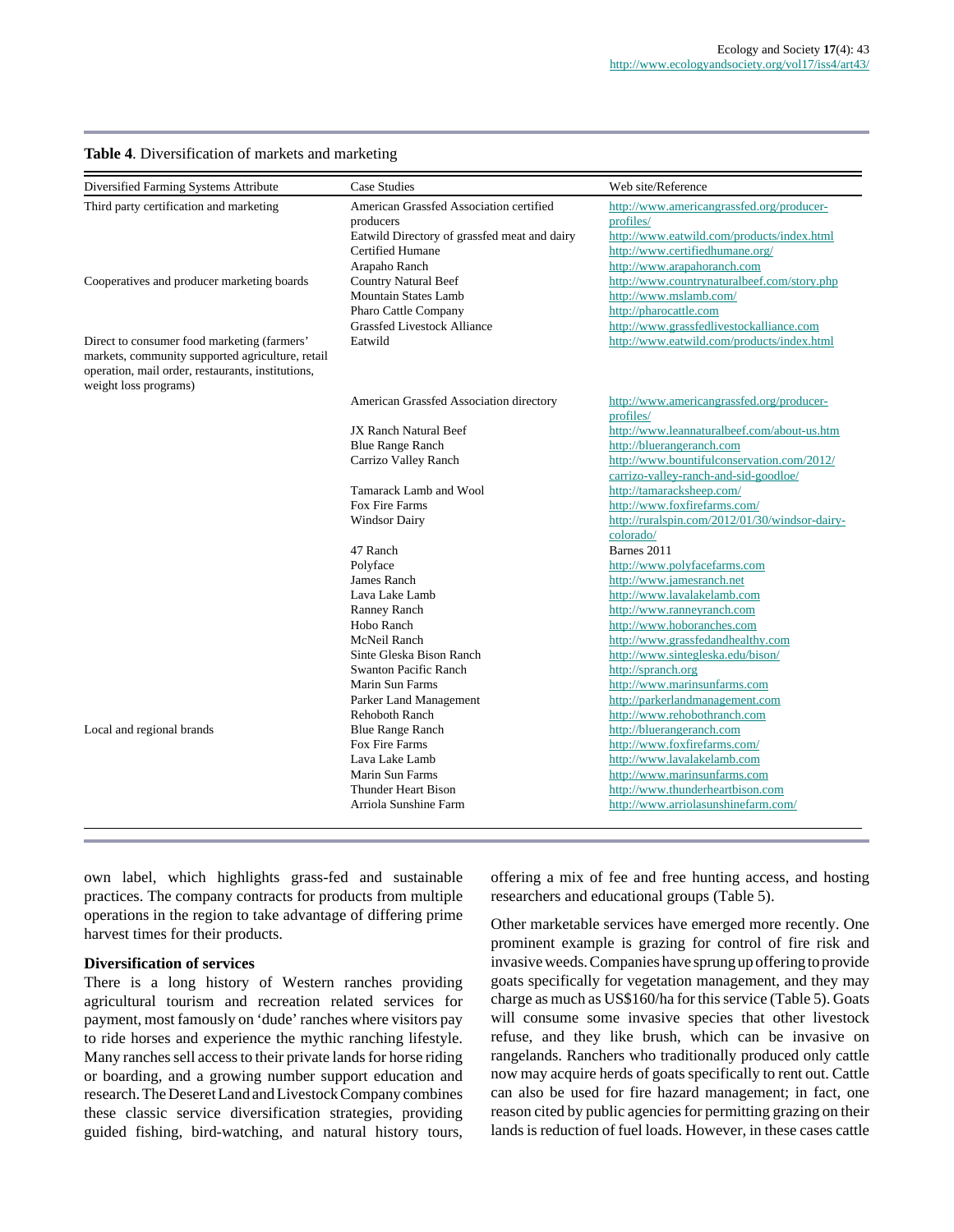### **Table 5**. Diversification of services.

| Diversified Farming Systems Attribute                               | Case Studies                          | Web site/Reference                                            |
|---------------------------------------------------------------------|---------------------------------------|---------------------------------------------------------------|
| Agricultural tourism and recreation (including<br>rodeo, filming)   | JX Ranch Natural Beef                 | http://www.leannaturalbeef.com/about-us.htm                   |
|                                                                     | Diablo Trust                          | http://www.diablotrust.org                                    |
|                                                                     | Deseret Land and Livestock Company    | http://www.dlandl.com                                         |
|                                                                     | Fox Fire Farms                        | http://www.foxfirefarms.com/                                  |
|                                                                     | Polyface                              | http://www.polyfacefarms.com                                  |
|                                                                     | James Ranch                           | http://www.jamesranch.net                                     |
|                                                                     | Ladder Ranch                          | http://www.ladderranch.com                                    |
|                                                                     | Work Ranch                            | http://www.workranch.com                                      |
|                                                                     | <b>Empire Ranch</b>                   | http://www.empireranchfoundation.org                          |
|                                                                     | Valles Caldera National Preserve      | http://www.vallescaldera.gov                                  |
|                                                                     | Chico Basin Ranch                     | http://www.chicobasinranch.com                                |
|                                                                     | <b>Tejon Ranch</b>                    | http://www.tejonranch.com                                     |
|                                                                     | Marin Sun Farms                       | http://www.marinsunfarms.com                                  |
|                                                                     | Madroño Ranch                         | http://madronoranch.com                                       |
|                                                                     | Rainstein Ranch                       | http://www.reinsteinranch.com                                 |
| Hunting and fishing                                                 | Carrizo Valley Ranch                  | http://www.bountifulconservation.com/2012/                    |
|                                                                     |                                       | carrizo-valley-ranch-and-sid-goodloe/                         |
|                                                                     | Deseret Land and Livestock Company    | http://www.dlandl.com                                         |
|                                                                     | Ladder Ranch                          | http://www.ladderranch.com                                    |
|                                                                     | Valles Caldera National Preserve      | http://www.vallescaldera.gov                                  |
|                                                                     | <b>Tejon Ranch</b>                    | http://www.tejonranch.com                                     |
|                                                                     | Madroño Ranch                         | http://madronoranch.com                                       |
| Horse boarding                                                      | Work Ranch                            | http://www.workranch.com                                      |
|                                                                     | <b>Tejon Ranch</b>                    | http://www.tejonranch.com                                     |
|                                                                     | <b>Reinstein Ranch</b>                | http://www.reinsteinranch.com                                 |
|                                                                     | Cherokee Hills Ranch                  | http://www.cherokeehillsranch.com                             |
| <b>Education and research</b>                                       | <b>Blue Range Ranch</b>               | http://bluerangeranch.com                                     |
|                                                                     | Diablo Trust                          | http://www.diablotrust.org                                    |
|                                                                     | Deseret Land and Livestock Company    | http://www.dlandl.com<br>Barnes 2011                          |
|                                                                     | 47 Ranch                              |                                                               |
|                                                                     | <b>CARLY Ranch Apprentice Program</b> | http://quiviracoalition.org/<br>Capacity_Building Mentorship/ |
|                                                                     |                                       | CARLY Ranch Apprentice Program /index.                        |
|                                                                     |                                       | html                                                          |
|                                                                     | Polyface                              | http://www.polyfacefarms.com                                  |
|                                                                     | James Ranch                           | http://www.jamesranch.net                                     |
|                                                                     | Lava Lake Lamb                        | http://www.lavalakelamb.com                                   |
|                                                                     | <b>Work Ranch</b>                     | http://www.workranch.com                                      |
|                                                                     | <b>Empire Ranch</b>                   | http://www.empireranchfoundation.org                          |
|                                                                     | Malpai Borderlands Group              | http://www.malpaiborderlandsgroup.org/                        |
|                                                                     | Ute Creek Cattle Company              | http://www.utecreekcattlecompany.com                          |
|                                                                     | Wind River Ranch                      | http://windriverranch.org                                     |
|                                                                     | Valles Caldera National Preserve      | http://www.vallescaldera.gov                                  |
|                                                                     | Chico Basin Ranch                     | http://www.chicobasinranch.com                                |
|                                                                     | Tejon Ranch                           | http://www.tejonranch.com                                     |
|                                                                     | Sinte Gleska Bison Ranch              | http://www.sintegleska.edu/bison/                             |
|                                                                     | <b>Swanton Pacific Ranch</b>          | http://spranch.org                                            |
|                                                                     | Deep Springs Ranch                    | http://www.deepsprings.edu/labor/ranch                        |
|                                                                     | Nicasio Native Grass Ranch            | http://www.marinorganic.org/producers/                        |
|                                                                     |                                       | producers_nicasio_native.html                                 |
| Control of fire risk and invasive weeds                             | Livestock for Landscapes              | http://www.livestockforlandscapes.com                         |
|                                                                     | Goats R Us                            | http://www.goatsrus.com                                       |
|                                                                     | <b>Blue Range Ranch</b>               | http://bluerangeranch.com                                     |
|                                                                     | Rocky Mountain Woolly Weeders         | http://woolyweeders.com/                                      |
| Services for other ranchers (consulting, monitoring, Matheson Farms |                                       | http://www.mathesonfarms.com                                  |

video production, cow horse training facilities)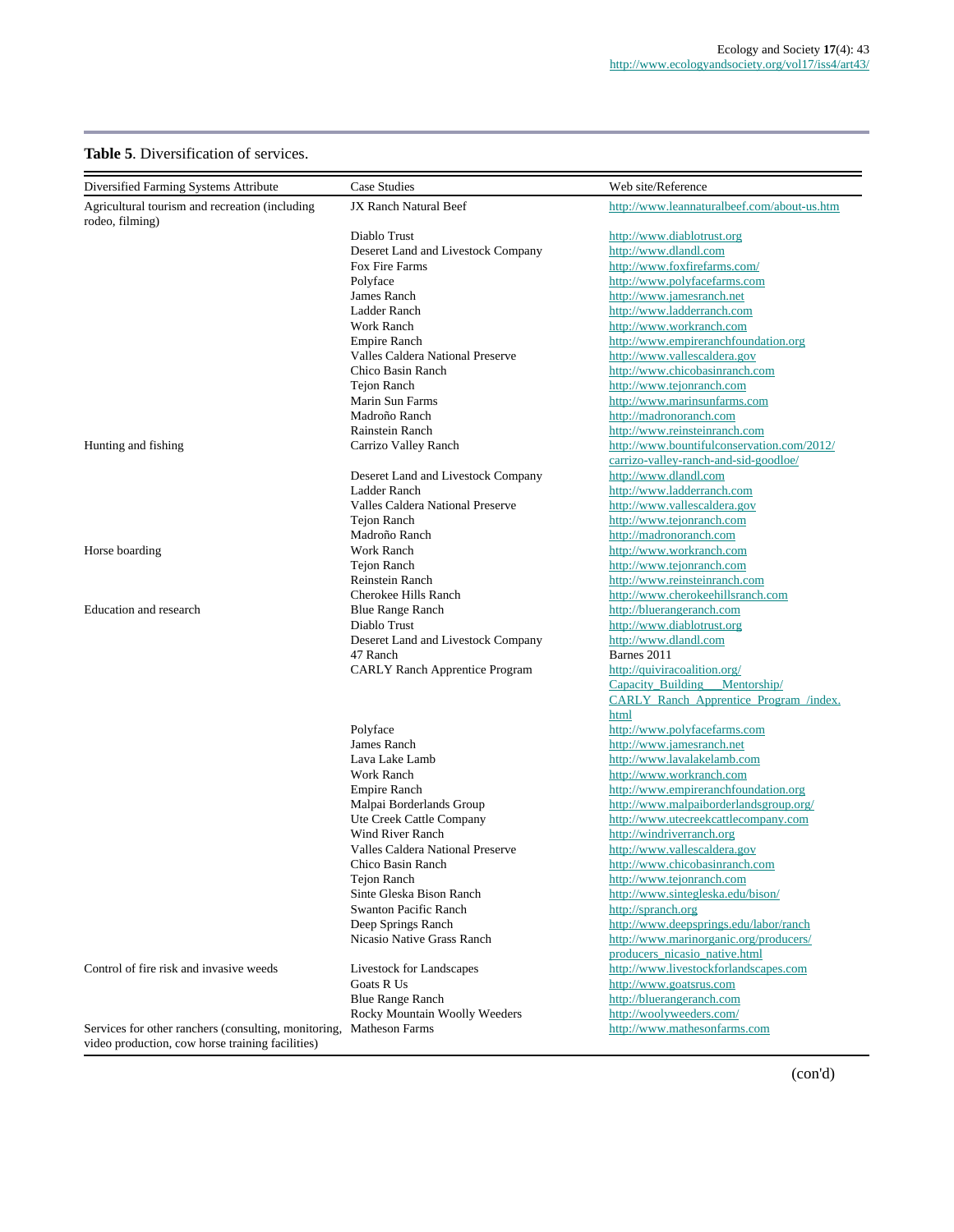|                                               | American GrazingLands Services<br>Pharo Cattle Company | http://www.americangrazinglands.com<br>http://www.pharocattle.com |
|-----------------------------------------------|--------------------------------------------------------|-------------------------------------------------------------------|
|                                               | Arriola Sunshine Farm                                  | http://www.arriolasunshinefarm.com/                               |
| Habitat for wildlife, pollinators, and plants | JX Ranch Natural Beef                                  | http://www.leannaturalbeef.com/about-us.htm                       |
|                                               | <b>Blue Range Ranch</b>                                | http://bluerangeranch.com                                         |
|                                               | Three Creeks Ranch                                     | http://www.sandcounty.net/initiatives/LCA/                        |
|                                               |                                                        | Winners/CA/?ID=159                                                |
|                                               | Diablo Trust                                           | http://www.diablotrust.org                                        |
|                                               | Deseret Land and Livestock Company                     | http://www.dlandl.com                                             |
|                                               | <b>Lasater Ranch</b>                                   | http://www.lasaterranch.com                                       |
|                                               | Ute Creek Cattle Company                               | http://www.utecreekcattlecompany.com                              |
|                                               | Malpai Borderlands Group                               | http://www.malpaiborderlandsgroup.org/                            |
|                                               | Wind River Ranch                                       | http://windriverranch.org                                         |
|                                               | Valles Caldera National Preserve                       | http://www.vallescaldera.gov                                      |
|                                               | Chico Basin Ranch                                      | http://www.chicobasinranch.com                                    |
|                                               | Tejon Ranch                                            | http://www.tejonranch.com                                         |
| Carbon storage and sequestration              | Nicasio Native Grass Ranch                             | http://www.marinorganic.org/producers/                            |
|                                               |                                                        | producers_nicasio_native.html                                     |
| Restoration                                   | <b>Blue Range Ranch</b>                                | http://bluerangeranch.com                                         |
|                                               | Carrizo Valley Ranch                                   | http://www.bountifulconservation.com/2012/                        |
|                                               |                                                        | carrizo-valley-ranch-and-sid-goodloe/                             |
|                                               | Rafter F Cattle Company                                | http://www.theshiftofland.org/interviews/roger-                   |
|                                               |                                                        | bowe/                                                             |
|                                               | Diablo Trust                                           | http://www.diablotrust.org                                        |
|                                               | <b>Windsor Dairy</b>                                   | http://ruralspin.com/2012/01/30/windsor-dairy-<br>colorado/       |
|                                               | Malpai Borderlands Group                               | http://www.malpaiborderlandsgroup.org/                            |
|                                               | Ute Creek Cattle Company                               | http://www.utecreekcattlecompany.com                              |
|                                               | Wind River Ranch                                       | http://windriverranch.org                                         |
|                                               | Devil's Spring Ranch                                   | http://www.trilliuminvest.com/news-articles-                      |
|                                               |                                                        | category/advocacy-news-articles/rest oring-new-                   |
|                                               |                                                        | mexico%E2%80%99s-natural-gas-fields/                              |
| Cultural preservation                         | Deseret Land and Livestock Company                     | http://www.dlandl.com                                             |
|                                               | 47 Ranch                                               | Barnes 2011                                                       |
|                                               | Wind River Ranch                                       | http://windriverranch.org                                         |
|                                               | Arapaho Ranch                                          | http://www.arapahoranch.com                                       |
|                                               | Sinte Gleska Bison Ranch                               | http://www.sintegleska.edu/bison/                                 |
|                                               |                                                        |                                                                   |

owners usually pay for the privilege of grazing grass even if reduced fire hazard is a recognized service. Finally, ranchers may also sell services for other ranchers. For example, the Arrow T Ranch in Conifer, Colorado, provides cow-horse training facilities, while Whatcom County's Matheson Farms offers consulting, monitoring, group facilitation, and even video production (Table 5).

Ranches also produce a wide variety of ecosystem services that are more difficult to sell, but of growing interest and importance (Havstad et al. 2007, Toombs et al. 2011). Some are produced incidentally, as by-products of range livestock production; others are produced intentionally by ranchers for personal and public consumption. As the demand to protect and increase ecosystem services grows, and competition for land intensifies, rancher interest in being compensated for ecosystem services as a way of diversifying their income streams will likely increase.

Of the ecosystem services that benefit the public, those provided at the landscape scale are the most universally appreciated. The "wide open spaces" of ranch country are a cherished part of the quality of life in the United States. Because range livestock production typically requires a lot of land to support enough stock for a livelihood, ranches tend to be extensive; because it does not generally require cultivation and conversion of ecosystems, the land looks unaltered to most people, even though it is being managed and used for agricultural production. As large, unfragmented, and relatively intact landscapes, rangelands provide habitat for wildlife, pollinators, and plants, as well as watershed functioning and carbon storage and sequestration, among other services (White 2010, Gosnell et al. 2011*a*, 2011*b*, Maczko et al. 2011). In much of the West, ranch lands serve to buffer parks and reserves from more intensively settled areas (Maestas et al. 2003) and may play an active role in restoration projects.

Within the ranch, at the pasture scale, the priorities, practices, and trade-offs among ecosystem services become more complex. Although large-scale ecosystem functions are less altered in ranching than in other forms of agriculture, livestock production has short- and long-term impacts on the land: grass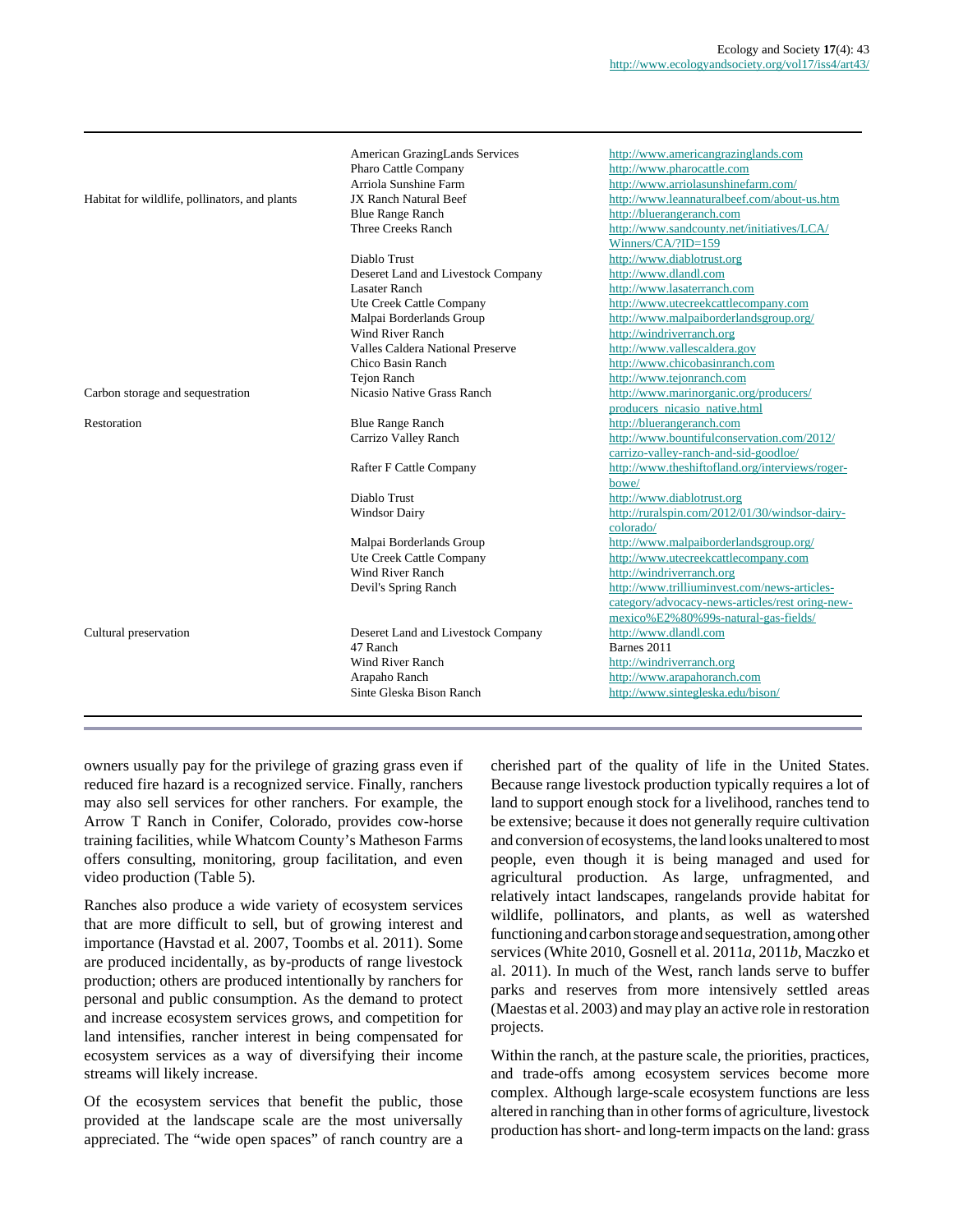and water are consumed, trails and fences are created, and soils may be affected. Some types of vegetation and wildlife may flourish as a result, whereas others may decline. Increasingly, though, livestock producers are finding that grazing can be used as a tool to create vegetation and soil conditions that favor the coproduction of various ecosystem services.

Most recently, the value of California rangelands for pollination services, as habitat for wild bees that pollinate a third or more of the state's crops, has been estimated at between US\$937 million and US\$2.4 billion (Chaplin-Kramer et al. 2011). Pollinators can be managed at the landscape scale by keeping ranches intact and hence, large swaths of land unfragmented, which provides refuge and habitat for large numbers of pollinators. At the pasture scale, on some ecological sites, grazing can be managed to benefit the broadleaved plants, i.e., flowers that pollinators need.

Many other examples can be adduced, albeit without dollar estimates of their values. In the San Francisco Bay region, half of the available habitat for the endangered California tiger salamander (*Ambystoma californiense*) is provided by stock ponds managed by ranchers. In this case, grazing seems to benefit the animals (DiDonato 2007), as it does in the vernal pools that are its native habitat (Marty 2005, Pyke and Marty 2005). In a more complex case, more than half of the habitat for the state-threatened California Black Rail (*Laterallus jamaicensis*) comes from leaky ponds, irrigation ditches, and troughs associated with ranching (Richmond et al. 2010), although at the pasture scale, grazing must be managed so as not to change the structure of the vegetation in the small mesic areas that are the rail's habitat during the nesting season. The threatened Chiricahua leopard frog *(Rana chiricahuensis*) has declined with the loss of natural perennial surface waters and the spread of the bullfrog (*Lithobates catesbeianus*), which is a predator of it. It persists primarily in refugia in ranch stock tanks, which provide perennial habitat discontinuous from bullfrog-invaded streams (USDI-FWS 2002). Other examples of habitat improvement with grazing include burrowing owls (*Athene cunicularia*; Green and Anthony 1989), endangered kangaroo rats (Genus *Dipodomys;* Kelt et al. 2005), and butterflies (Weiss 1999). There have been notable cases where grazing exclusion has caused the species being protected by the exclusion to leave or disappear (Weiss 1999, DiDonato 2007).

Ranchers have captured some of the value of these services through federal cost-share and incentives programs that are in fact payment for ecosystem services opportunities for ranchers. These include the Working Lands Programs funded through the U.S. Farm Bill's Title II: Conservation, and administered by the Department of Agriculture's Natural Resource Conservation Service (USDA-NRCS 2012). The Environmental Quality Incentives Program (EQIP), the Conservation Stewardship Program (CSP), and the Wildlife Habitat Incentives Program (WHIP) are among those that apply broadly to rangelands. EQIP provides technical assistance ([www.ers.usda.gov/farmbill/2008/titles/titleIIConservation.](http://www.ers.usda.gov/farmbill/2008/titles/titleIIConservation.htm#technical) [htm#technical\)](http://www.ers.usda.gov/farmbill/2008/titles/titleIIConservation.htm#technical), cost-share payments [\(www.ers.usda.gov/](http://www.ers.usda.gov/briefing/farmpolicy/glossary.htm#costshare) [briefing/farmpolicy/glossary.htm#costshare\)](http://www.ers.usda.gov/briefing/farmpolicy/glossary.htm#costshare), and incentive payments [\(www.ers.usda.gov/briefing/farmpolicy/glossary.](http://www.ers.usda.gov/briefing/farmpolicy/glossary.htm#incentive) [htm#incentive](http://www.ers.usda.gov/briefing/farmpolicy/glossary.htm#incentive)) to assist crop and livestock producers with environmental and conservation improvements on land used for agricultural production. For example, a rancher wanting to repair a stock pond or put in a trough can apply for cost share funds to carry out the work in an environmentally sensitive way. The CSP provides payments to producers for adopting or maintaining conservation management practices that address one or more resources of concern, such as soil, water, and wildlife habitat. WHIP [\(www.ers.usda.gov/](http://www.ers.usda.gov/briefing/farmpolicy/glossary.htm#whip) [briefing/farmpolicy/glossary.htm#whip](http://www.ers.usda.gov/briefing/farmpolicy/glossary.htm#whip)) provides technical assistance and cost sharing for development and improvement of wildlife habitat. The USDA NRCS administers these programs. About US\$61 million were obligated through WHIP, US\$864 million through EQIP, and US\$191 million though CSP in 2011 to ranchers and farmers (USDA-NRCS 2012). The Farm and Rangeland Protection Program provides funds to eligible entities, i.e., state, tribal, or local governments and nonprofit organizations, to help purchase easements [\(www.ers.usda.gov/briefing/farmpolicy/glossary.htm#easements\)](http://www.ers.usda.gov/briefing/farmpolicy/glossary.htm#easements) that would preclude nonfarm development of productive farm and ranch land. About US\$161 million was provided for conservation easements in 2011.

#### **Obstacles and policy recommendations**

It is clear from this brief review that rangelands are significant sites for agricultural diversification in the western U.S. Innovative ranchers have found ways to persist under uncertain economic and ecological conditions. Numerous barriers remain to be overcome, however, if these innovations are to move from the margins to the mainstream.

In many parts of the country, the largest barrier to diversified marketing, especially for small to midsized ranches, is the lack of accessible USDA certified processing facilities (Barnes 2011, Niche Meat Processor Assistance Network 2012). The U.S. beef packing industry is one of the most concentrated in American agriculture: four companies control 83.5% of the total market (Hendrickson and Heffernan 2007). Many commercial slaughtering facilities will not process small batches of locally finished cattle, or smaller than standard cattle. This can preclude ranchers from selling directly to local customers, or from diversifying the genetics of their herds. Criollo cattle, for example, travel farther from water sources and consume more diverse vegetation types, and ranchers also claim the breed is more adapted to heat stress. However, cattle adapted to arid lands are typically several hundred pounds smaller than conventional, mostly British, breeds (Barnes 2011). Policies to certify and support smaller processing facilities would help more ranchers diversify in these ways.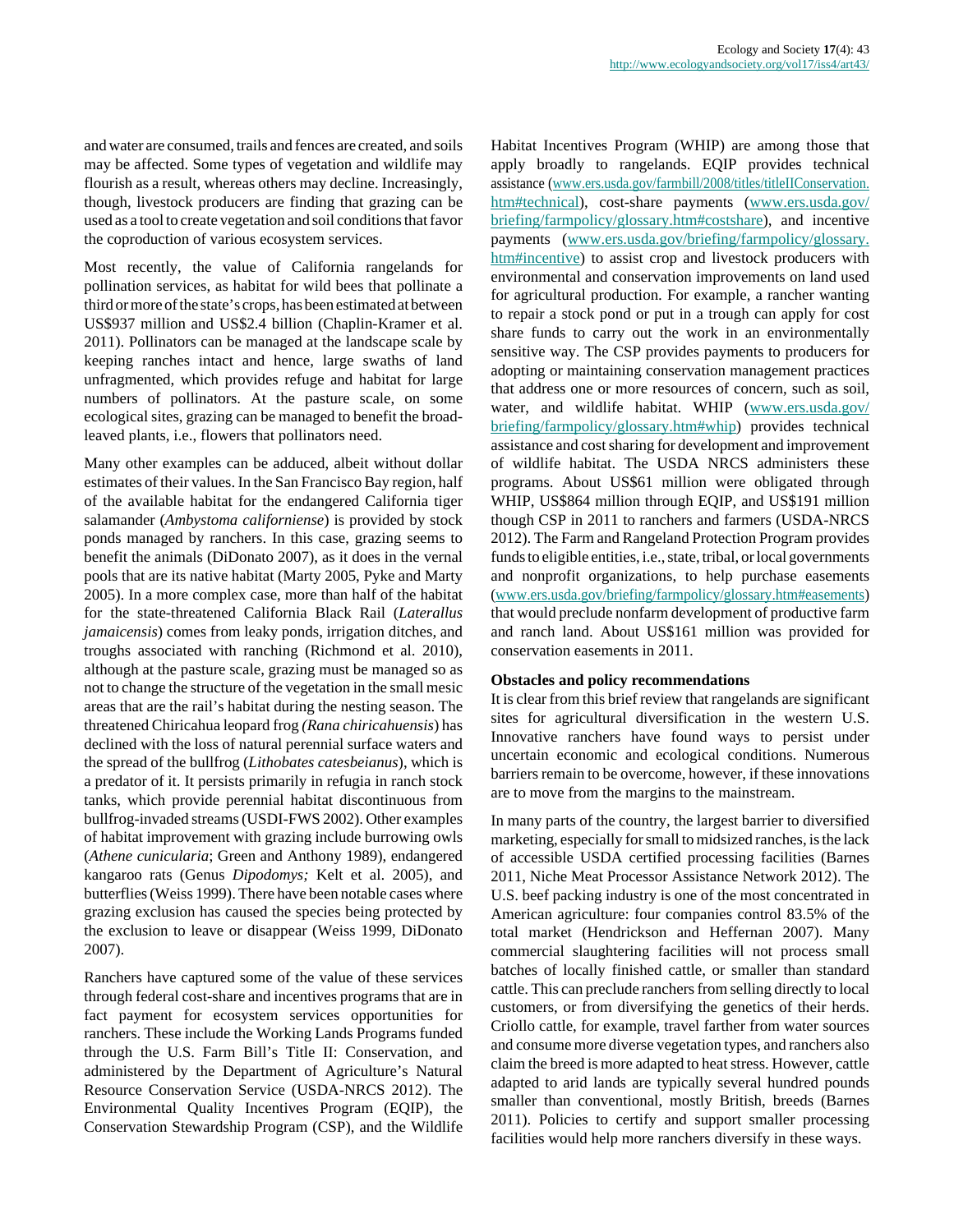Uncertainty around land tenure can also inhibit diversification by discouraging long-term investments in alternative production or marketing. On private land, encroachment of other land uses, residential, commercial, industrial, or energyrelated, can directly disrupt seasonal leasehold tenure, and it also indirectly complicates ranch management and may inhibit or preclude range improvement projects, e.g., prescribed fire. Associated rising land values make it more likely that ranchers will sell out or evaluate decisions on shorter timeframes. Urbanization can lead to "impermanence syndrome," decreasing investment and limiting management intensity if ranchers believe their land will ultimately be sold for nonagricultural purposes (Berry and Plaut 1978, Heimlich and Anderson 1987, Liffman et al. 2000, Huntsinger et al. 2010*b*). On public lands, meanwhile, uncertainty of renewal of leases similarly inhibits investments in innovation, and may prevent ranchers from considering conservation easements on their private parcels.

The importance of scale in the ability of a ranching operation to diversify should not be underestimated. Large enterprises are more likely to be able to use a wider range of opportunities in the face of tenure changes and regionally variable precipitation. Flexible stocking carries an increased economic risk (Torell et al. 2010) that can be better absorbed by larger firms. The flexibility in stocking rates advocated by the recent *Conservation Benefits of Rangeland Practices* (Briske 2011) and increasingly demanded by the management objectives of public and private landowners may only be possible with rancher collectives pooling animals and land resources in the whole ranch concept, or achieved by single operations that cover multiple climate zones and have the ability to move truckloads of cattle on short notice.

Policies to stabilize land use and land tenure arrangements through tax incentives, such as California's Williamson Act, can help provide ranchers with the long-term confidence to diversify. Passed in 1965, and historically applied to over half of California's farm and ranch lands, this program has recently suffered the loss of state funding (California Department of Conservation 2012). The Williamson Act provided tax relief to farmers and ranchers who agreed to keep their land out of development for at least ten years via a rolling contract. It did not prevent, unfortunately, conversion to intensive agriculture such as vineyards, a common competitor for rangelands in the state. In California as elsewhere, then, local governments are key players in forging policies and partnerships to protect rangelands for open space and associated ecosystem values (Resnik et al. 2006). Surprisingly, the recent economic downturn appears to have helped, or at least not slowed, the rapid growth in conservation easement acquisition by local and regional land trusts, as development pressure has ebbed and land prices have dropped (Christensen et al. 2011).

High rates of landowner turnover pose additional challenges to ranch and rangeland conservation. Even where ranches are being purchased by investors or so-called amenity buyers who do not intend to subdivide their properties, turnover can undermine customary arrangements regarding access for livestock movement, hunting, or other DFS-related activities (Theobald et al. 1996, Gosnell et al. 2006, Haggerty and Travis 2006, Yung and Belsky 2007). Amenity buyers, who do not depend on livestock for their livelihoods, may discontinue grazing and thereby reduce the viability of local or regional support services, e.g., veterinary care, animal supply stores, on which active ranchers depend (Brunson and Huntsinger 2008), or disrupt established systems of wildlife management, with impacts on neighboring ranchers, especially where hunting or fishing are important revenue sources (Haggerty and Travis 2006). On the other hand, amenity buyers who choose to cooperate with local ranchers can bring valuable knowledge, skills, resources, and ideas to collaborative rangeland conservation efforts (Sayre 2005).

At landscape scales, collaboration among ranchers, and between ranchers, agencies, and environmental groups, can help promote innovative management practices and rangeland DFS (Sayre 2005, York and Schoon 2011). Implementing substantive management changes can be risky, expensive, and require several years to succeed, and supportive programs and cooperative networks of ranchers, agencies, technical advisors, and NGOs can greatly improve the likelihood of rangeland DFS innovations (Provenza 2003, Kennedy and Brunson 2007, Brunson and Burritt 2009). Local flexibility and collaboration from federal agencies can help increase diversified management practices spatially, though initiatives like grassbanking, temporally, through matching livestock numbers and needs to variable forage conditions, and at the patch or pasture scale, through adaptive, monitoring-based habitat management. Coordinated management of the mosaic of unfragmented public and private land is a practical challenge, but it can help conserve landscape scale ecosystem processes, especially where rangelands persist with minimal fragmentation by urban or ex-urban development (Sayre 2005). Habitat conservation plans to meet regulatory requirements for endangered species can also be more readily undertaken at the scale of multiple ranches working collaboratively with the relevant wildlife agencies.

Markets and incentives for production of ecosystem services have the potential to make profound changes in ranches and ranching. At present, most ranch enterprises have little chance of capturing these values in monetary terms other than by selling the land at inflated values, i.e., far in excess of what livestock production can economically justify. Conservation easements that provide some compensation for keeping land open are the main opportunities for marketing the ecosystem services of ranching landscapes today, whereas tax relief programs offer some incentives to those who do not develop. A few ranchers are marketing or getting payments in the form of government cost-shares for ecological restoration, carbon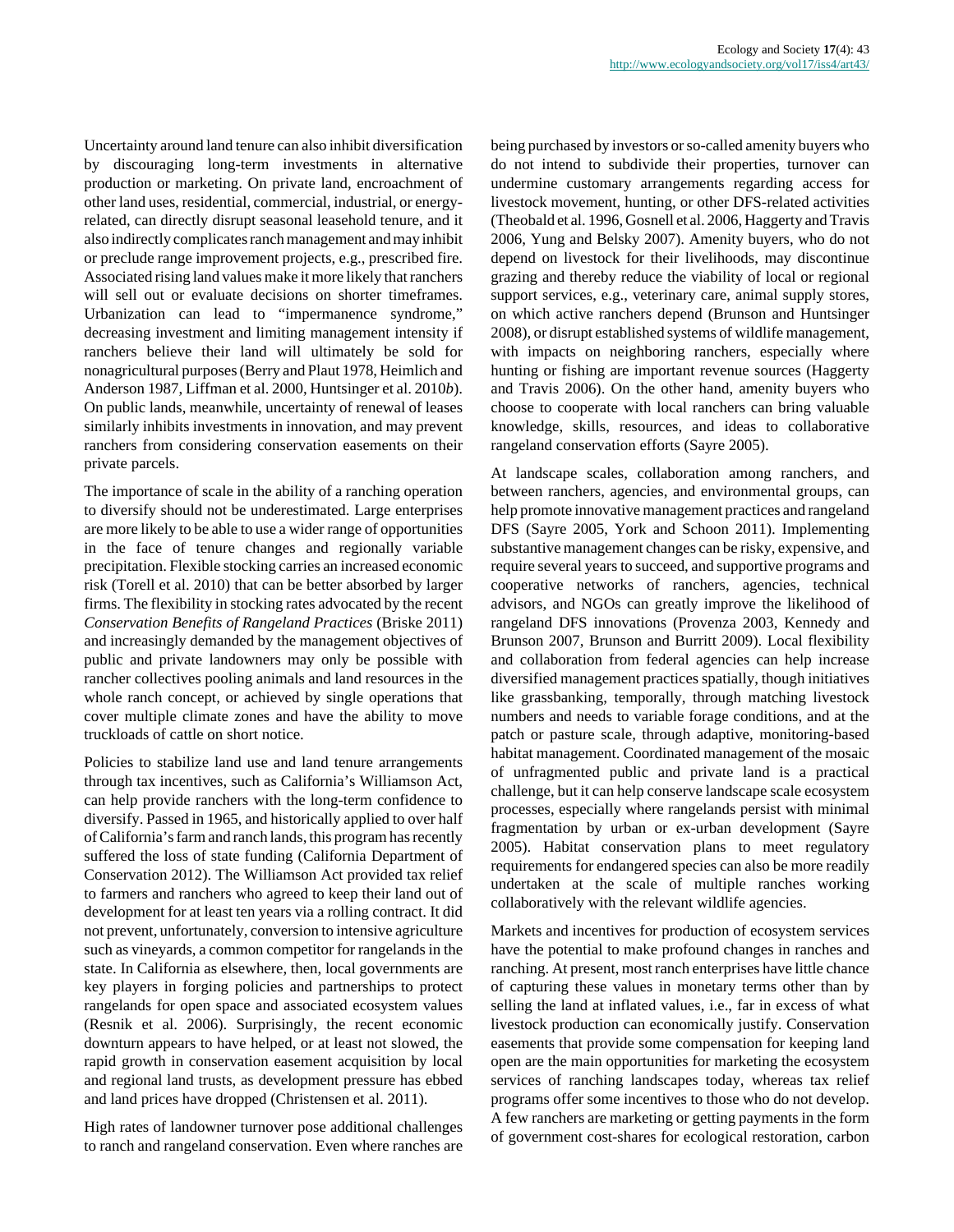sequestration, and provision of habitat (Gosnell et al. 2011*b*; Table 1), but more research is needed to understand the complex ecological processes that support the production of clean air and water, wildlife habitat, carbon sequestration, recreation, and amenity values associated with extensive, unfragmented rangelands (de Steiguer et al. 2008). Policy frameworks for remunerating land managers who successfully provide these public goods and services are still in their infancy, but may represent important ways of sustaining rangelands and encouraging diversification.

On the other hand, many ranchers, and farmers, complain that regulations are excessively complex, inefficient, and sometimes inconsistent (G. Humiston, *personal communication*). In a California survey, more than 80% of ranchers reported that over-regulation was an important reason to quit ranching; a Colorado survey indicated regulation was the second most common "reason to sell the ranch" (Liffman et al. 2000, Rowe et al. 2001). Many ranchers state that if they were paid for it, they could produce all the plants and animals that society desires to see conserved. Instead, however, the threat of regulation may cause some of them to avoid contact with anyone who might bring the resources, habitats, or species on their ranches to the attention of authorities, and they often feel burdened with an unfair share of the cost of maintaining and protecting regulated ecosystem services.

#### **CONCLUSIONS**

Rangeland livestock production is an important form of diversified agriculture. The delinking of crop and livestock production is a central feature of industrial agriculture and a major reason that the U.S. meat industry has become so unsustainable (Naylor et al. 2005). To be sure, farming and ranching are often geographically, discursively, and socially separated. But successful DFS must find ways to overcome these rifts. One way to begin is to conceive ranching and farming along a gradient of management intensity. From this perspective, ranching is a potential model for diversified farming because of its tight coupling of ecological and economic processes and the innovations that this coupling has provoked across a wide variety of highly biodiverse ecosystems (White 2008, Knight and White 2009). Some of the innovative strategies we have described here seem to push ranching further along the gradient toward farming: land is divided by fences, animals are more closely controlled and manipulated, and management intensity increases. Nevertheless, ranching survives by keeping costs low and letting a diversity of plants, animals, and ecosystems do the work, so to speak, and these are principles that can also be applied to farming.

Because of their long-term experience with large, highly variable and complex landscapes, many ranchers possess local ecological knowledge that can contribute unique insights regarding rangeland health and management (Knapp and Fernandez-Gimenez 2009). Rancher local knowledge can complement scientific knowledge to produce site-specific information on management practices and ecological responses (Knapp and Fernandez-Gimenez 2009) and thus provide the basis for diversified, locally adapted management. This knowledge base is threatened, however, as livestock profitability stagnates, land values climb, and ranchlands are converted to residential and other uses with higher economic returns. Land use change currently poses the greatest threat to rangeland biodiversity (Havstad and Peters 1999), and cultural preservation of ranching traditions and land-based livelihoods thus constitutes a significant cobenefit for society (Table 1).

Previous research has shown that most ranches are already managed for a variety of goals (Gentner and Tanaka 2002). Ranchers rarely identify profit as a primary motivation for ranching, instead, they cite the benefits of a place to raise a family, enjoy nature, make decisions autonomously, and work with animals (Liffman et al. 2000, Torell and Bailey 2000, Rowe et al. 2001). Such "multiple goal" ranchers make decisions that reflect their own personal balance of financial returns and the other benefits of ranching (Campos et al. 2009). Efforts to encourage further diversification of ranching goals and practices must be cognizant of this core set of ranching values, sometimes termed "ranch fundamentalism" (Smith and Martin 1972, Liffman et al. 2000). Far from an obstacle to DFS, ranchers' values represent an opportunity, because they seek ways to enhance the ecological processes on which they, their livestock, and range ecosystems as a whole all depend.

In summary, many ranchers are already involved in diversified agriculture, intentionally and incidentally. More will follow with the appropriate incentives, technical assistance, and education. Ranchers have responded well to education programs (Kennedy and Brunson 2007, Huntsinger et al. 2010*b*), and they have often expressed a desire for more direct, one-on-one technical assistance. Such incentives, coupled with ranch fundamentalism, may have a multiplicative, rather than only additional, effect on ranchers' stewardship. This is a positive social-ecological feedback with great potential for the environment.

*Responses to this article can be read online at:* [http://www.ecologyandsociety.org/issues/responses.](http://www.ecologyandsociety.org/issues/responses.php/4790) [php/4790](http://www.ecologyandsociety.org/issues/responses.php/4790)

#### **Acknowledgments:**

*We are grateful to C. Kremen, A. Iles, C. Bacon, and the Diversified Farming Systems Roundtable at UC-Berkeley for their support of this project and for valuable feedback on earlier versions. We also thank two anonymous reviewers for their constructive suggestions for improvement. We remain responsible for the final product.*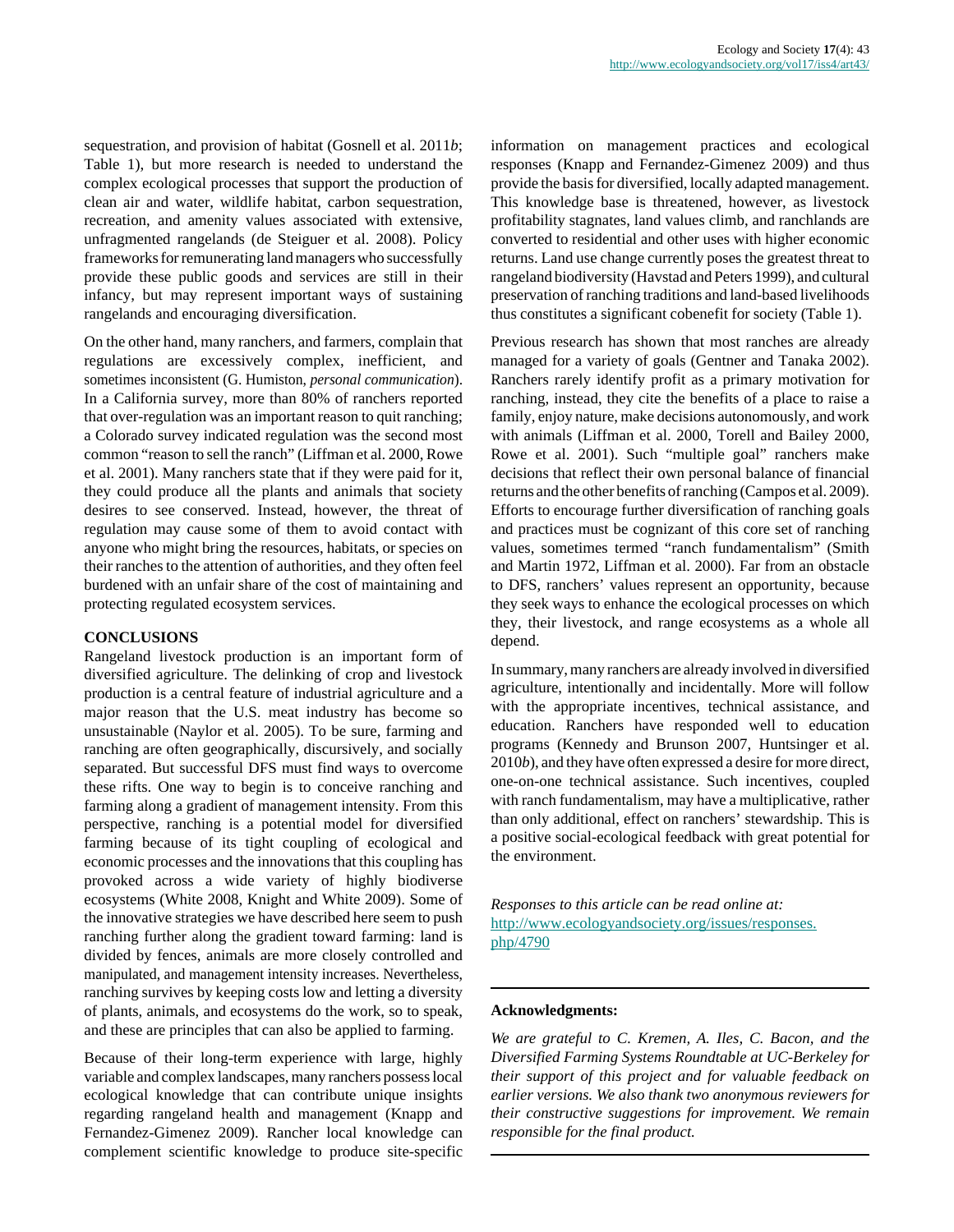# **LITERATURE CITED**

Barbieri, C., E. Mahoney, and L. Butler. 2008. Understanding the nature and extent of farm and ranch diversification in North America. *Rural Sociology* 73(2):205-229.

Barnes, M. 2011. Low-input grassfed livestock production in the American West: case studies of ecological, economic, and social resilience. *Rangelands* 33(2):31-40. [http://dx.doi.](http://dx.doi.org/10.2111/1551-501X-33.2.31) [org/10.2111/1551-501X-33.2.31](http://dx.doi.org/10.2111/1551-501X-33.2.31)

Berry, D., and T. Plaut. 1978. Retaining agricultural activities under urban pressure: a review of land use conflicts and policies. *Policy Sciences* 9(2):153-178. [http://dx.doi.](http://dx.doi.org/10.1007/BF00143740) [org/10.1007/BF00143740](http://dx.doi.org/10.1007/BF00143740)

Bonnie, R. 1999. Endangered species mitigation banking: promoting recovery through habitat conservation planning under the Endangered Species Act. *Science of the Total Environment* 240:11-19. [http://dx.doi.org/10.1016/S0048-9697](http://dx.doi.org/10.1016/S0048-9697(99)00315-0) [\(99\)00315-0](http://dx.doi.org/10.1016/S0048-9697(99)00315-0)

Briske, D. D., editor. 2011. *Conservation benefits of rangeland practices: assessment, recommendations, and knowledge gaps.* United States Department of Agriculture, Natural Resources Conservation Service, Washington, D.C., USA.

Briske, D. D., J. D. Derner, J. R. Brown, S. D. Fuhlendorf, W. R. Teague, K. M. Havstad, R. L. Gillen, A. J. Ash, and W. D. Williams. 2008. Rotational grazing on rangelands: reconciliation of perception and experimental evidence. *Rangeland Ecology & Management* 61:3-17. [http://dx.doi.](http://dx.doi.org/10.2111/06-159R.1) [org/10.2111/06-159R.1](http://dx.doi.org/10.2111/06-159R.1)

Briske, D. D., N. F. Sayre, L. Huntsinger, M. Fernandez-Gimenez, B. Budd, and J. D. Derner. 2011. Origin, persistence, and resolution of the rotational grazing debate: integrating human dimensions into rangeland research. *Rangeland Ecology & Management* 64(4):325-334. [http://dx.doi.](http://dx.doi.org/10.2111/REM-D-10-00084.1) [org/10.2111/REM-D-10-00084.1](http://dx.doi.org/10.2111/REM-D-10-00084.1)

Brown, D. G., K. M. Johnson, T. R. Loveland, and D. M. Theobald. 2005. Rural land-use trends in the conterminous United States, 1950-2000. *Ecological Applications* 15 (6):1851-1863. <http://dx.doi.org/10.1890/03-5220>

Brunson, M. W., and E. A. Burritt. 2009. Behavioral factors in rotational grazing systems. *Rangelands* 31(5):20-25. [http://](http://dx.doi.org/10.2111/1551-501X-31.5.20) [dx.doi.org/10.2111/1551-501X-31.5.20](http://dx.doi.org/10.2111/1551-501X-31.5.20)

Brunson, M. W., and L. Huntsinger. 2008. Ranching as a conservation strategy: can old ranchers save the new west? *Rangeland Ecology & Management* 61:137-147. [http://dx.doi.](http://dx.doi.org/10.2111/07-063.1) [org/10.2111/07-063.1](http://dx.doi.org/10.2111/07-063.1)

Butler, M. J., A. P. Teaschner, W. B. Ballard, and B. K. McGee. 2005. Commentary: wildlife ranching in North America– arguments, issues, and perspectives. *Wildlife Society Bulletin*

# 33:381-389. [http://dx.doi.org/10.2193/0091-7648\(2005\)33](http://dx.doi.org/10.2193/0091-7648(2005)33[381:CWRINA]2.0.CO;2) [\[381:CWRINA\]2.0.CO;2](http://dx.doi.org/10.2193/0091-7648(2005)33[381:CWRINA]2.0.CO;2)

California Department of Conservation. 2012. *Williamson Act program.* California Department of Conservation, Sacramento, California, USA. [online] URL: [http://www.conservation.ca.](http://www.conservation.ca.gov/dlrp/lca) [gov/dlrp/lca](http://www.conservation.ca.gov/dlrp/lca)

Campos, P., J. L. Oviedo, A. Caparrós, L. Huntsinger, and I Coelho. 2009. Contingent valuation of woodland-owners private amenities in Spain, Portugal, and California. Rangeland Ecology & Management. 62 (3):240-252 [http://dx.](http://dx.doi.org/10.2111/08-178R2.1) [doi.org/10.2111/08-178R2.1](http://dx.doi.org/10.2111/08-178R2.1)

Chaplin-Kramer, R., K. Tuxen-Bettman, and C. Kremen. 2011. Value of wildland habitat for supplying pollination services to Californian agriculture. *Rangelands* 33:33-41. <http://dx.doi.org/10.2111/1551-501X-33.3.33>

Christensen, J., J. Rempel, and J. Burr. 2011. Land trusts thrive despite, and because of, the Great Recession. *High Country News,* 12 December. [online] URL: [http://www.hcn.org/](http://www.hcn.org/issues/43.21/land-trusts-thrive-despite-and-because-of-the-great-recession) [issues/43.21/land-trusts-thrive-despite-and-because-of-the-great](http://www.hcn.org/issues/43.21/land-trusts-thrive-despite-and-because-of-the-great-recession)[recession](http://www.hcn.org/issues/43.21/land-trusts-thrive-despite-and-because-of-the-great-recession)

Clause, R. 2010. *Natural beef profile.* Agricultural Marketing Resource Center, U.S. Department of Agriculture, Washington, D.C., USA. [online] URL: [http://www.agmrc.](http://www.agmrc.org/commodities__products/livestock/beef/natural_beef_profile.cfm) [org/commodities\\_\\_products/livestock/beef/natural\\_beef\\_profile.](http://www.agmrc.org/commodities__products/livestock/beef/natural_beef_profile.cfm) [cfm](http://www.agmrc.org/commodities__products/livestock/beef/natural_beef_profile.cfm) 

de Steiguer, J. E., J. R. Brown, and J. Thorpe. 2008. Contributing to the mitigation of climate change using rangeland management. *Rangelands* 30(3):7-11. [http://dx.doi.](http://dx.doi.org/10.2111/1551-501X(2008)30[7:CTTMOC]2.0.CO;2) [org/10.2111/1551-501X\(2008\)30\[7:CTTMOC\]2.0.CO;2](http://dx.doi.org/10.2111/1551-501X(2008)30[7:CTTMOC]2.0.CO;2)

Deseret Land and Livestock (DLL). 2008. *Ranch history.* DLL, Woods Cross, Utah, USA. [online] URL: [http://www.](http://www.dlandl.com/pages/RanchHistory/index.html) [dlandl.com/pages/RanchHistory/index.html](http://www.dlandl.com/pages/RanchHistory/index.html)

DiDonato, J. 2007. Endangered amphibian research within grazed grasslands. *Keeping Landscapes Working, A University California Cooperative Extension Newsletter for Rangeland Managers* Winter:4-6.

Fuhlendorf, S. D., and D. M. Engle. 2001. Restoring heterogeneity on rangelands: ecosystem management based on evolutionary grazing patterns. *Bioscience* 51(8):625-632. [http://dx.doi.org/10.1641/0006-3568\(2001\)051\[0625:RHOREM\]](http://dx.doi.org/10.1641/0006-3568(2001)051[0625:RHOREM]2.0.CO;2) [2.0.CO;2](http://dx.doi.org/10.1641/0006-3568(2001)051[0625:RHOREM]2.0.CO;2)

Galt, R. E. 2011. Counting and mapping community supported agriculture (GSA) in the United States and California: contributions from critical cartography/GIS. *ACME: An International E-Journal for Critical Geographies* 10 (2):131-162.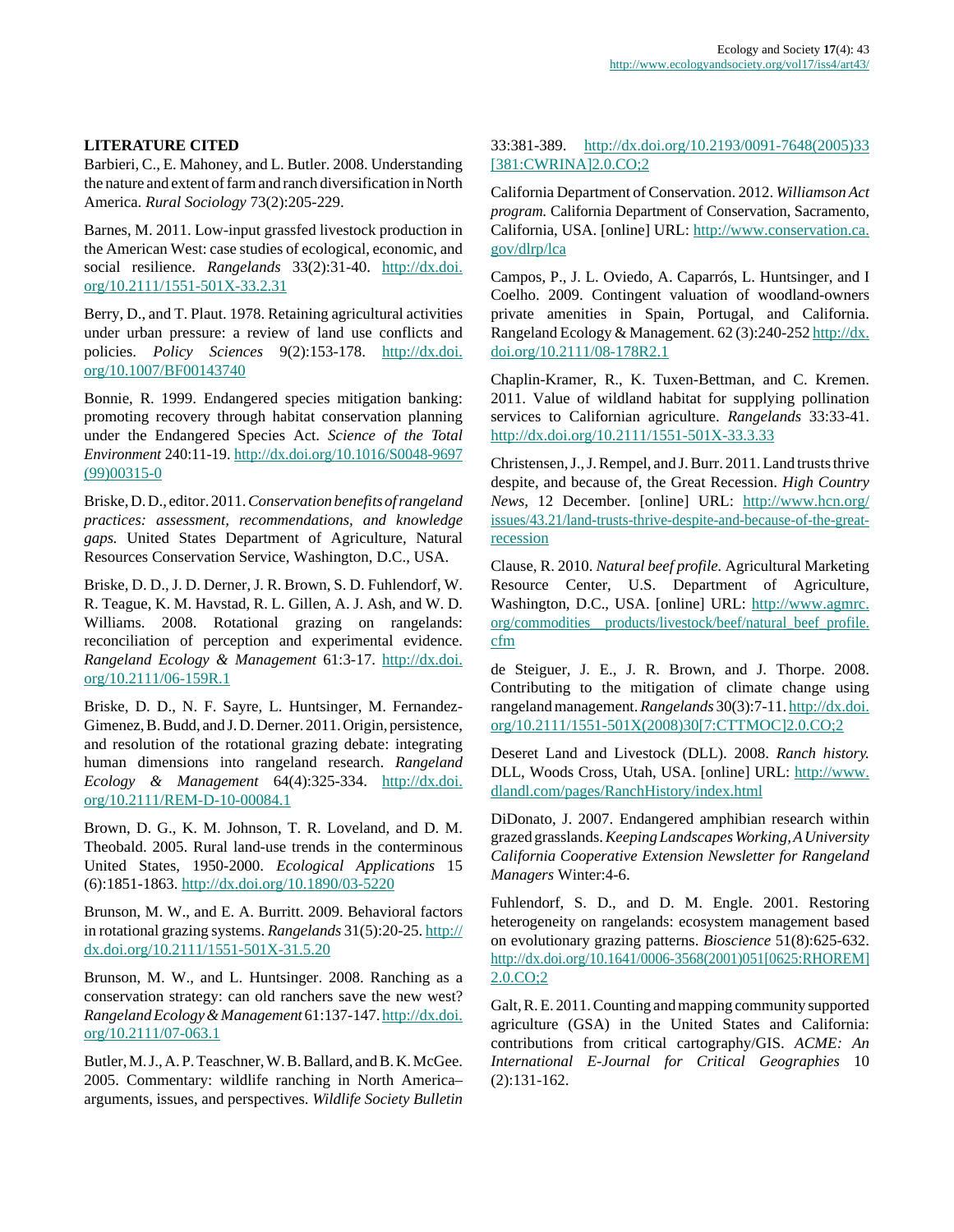Gentner, B. G., and J. A. Tanaka. 2002. Classifying federal public land grazing permittees. *Journal of Range Management* 55:2-11.<http://dx.doi.org/10.2307/4003256>

Goldstein, J. H., C. K. Presnall, L. Lopez-Hoffman, G. P. Nabhan, R. L. Knight, G. B. Ruyle, and T. P. Toombs. 2011. Beef and beyond: paying for ecosystem services on Western U.S. rangelands. *Rangelands* 33(5):4-12. [http://dx.doi.](http://dx.doi.org/10.2111/1551-501X-33.5.4) [org/10.2111/1551-501X-33.5.4](http://dx.doi.org/10.2111/1551-501X-33.5.4)

Gosnell, H., J. H. Haggerty, and W. R. Travis. 2006. Ranchland ownership change in the greater Yellowstone ecosystem, 1990-2001: implications for conservation. *Society & Natural Resources* 19:743-758. [http://dx.doi.](http://dx.doi.org/10.1080/08941920600801181) [org/10.1080/08941920600801181](http://dx.doi.org/10.1080/08941920600801181)

Gosnell, H., N. Robinson-Maness, and S. Charnley. 2011*a*. Engaging ranchers in market-based approaches to climate change mitigation: opportunities, challenges, and policy implications. *Rangelands* 33(5):20-24. [http://dx.doi.](http://dx.doi.org/10.2111/1551-501X-33.5.20) [org/10.2111/1551-501X-33.5.20](http://dx.doi.org/10.2111/1551-501X-33.5.20)

Gosnell, H., N. Robinson-Maness, and S. Charnley. 2011*b*. Profiting from the sale of carbon offsets: a case study of the Trigg Ranch. *Rangelands* 33(5):25-29. [http://dx.doi.](http://dx.doi.org/10.2111/1551-501X-33.5.25) [org/10.2111/1551-501X-33.5.25](http://dx.doi.org/10.2111/1551-501X-33.5.25)

Government Accountability Office (GAO). 2005. *Livestock grazing: federal expenditures and receipts vary, depending on the agency and the purpose of the fee charged.* GAO-05-869. GAO, Washington, D.C., USA. [online] URL: [http://www.](http://www.gao.gov/new.items/d05869.pdf) [gao.gov/new.items/d05869.pdf](http://www.gao.gov/new.items/d05869.pdf)

Green, A. G., and R. G. Anthony. 1989. Nesting success and habitat relationships of Burrowing Owls in the Columbia basin, Oregon. *Condor* 91:347-354.<http://dx.doi.org/10.2307/1368313>

Gripne, S. L. 2005. Grassbanks: bartering for conservation. *Rangelands* 27:24-28. [http://dx.doi.org/10.2111/1551-501X](http://dx.doi.org/10.2111/1551-501X(2005)27<24:GBFC>2.0.CO;2) [\(2005\)27<24:GBFC>2.0.CO;2](http://dx.doi.org/10.2111/1551-501X(2005)27<24:GBFC>2.0.CO;2)

Gwin, L. 2006. *New pastures, new food: building viable alternatives to conventional beef.* Dissertation, University of California-Berkeley, California, USA.

Gwin, L. 2009. Scaling up sustainable livestock production: innovation and challenges for grass-fed beef in the U.S. *Journal of Sustainable Agriculture* 33(2):189-209. [http://dx.](http://dx.doi.org/10.1080/10440040802660095) [doi.org/10.1080/10440040802660095](http://dx.doi.org/10.1080/10440040802660095)

Gwin, L., and S. D. Hardesty. 2008. *Northern California niche meat market demand study.* University of California Cooperative Extension Small Farm Program, Davis, California, USA. [online] URL: [http://cecentralsierra.ucanr.](http://cecentralsierra.ucanr.org/files/114197.pdf) [org/files/114197.pdf](http://cecentralsierra.ucanr.org/files/114197.pdf)

Haggerty, J. H., and W. R. Travis. 2006. Out of administrative control: absentee owners, resident elk and the shifting nature of wildlife management in southwestern Montana. *Geoforum* 37:816-830.<http://dx.doi.org/10.1016/j.geoforum.2005.12.004>

Havstad, K. M., and D. P. C. Peters. 1999. People and rangeland biodiversity—North America. *Proceedings of the VIth International Rangeland Congress,* 2:634-638.

Havstad, K. M., D. P. C. Peters, R. Skaggs, J. Brown, B. Bestelmeyer, E. Fredrickson, J. Herrick, and J. Wright. 2007. Ecological services to and from rangelands of the United States. *Ecological Economics* 64:261-268. [http://dx.doi.](http://dx.doi.org/10.1016/j.ecolecon.2007.08.005) [org/10.1016/j.ecolecon.2007.08.005](http://dx.doi.org/10.1016/j.ecolecon.2007.08.005)

Hendrickson, M., and W. Heffernan. 2007. *Concentration of agricultural markets.* Department of Rural Sociology, University of Missouri, Columbia, Missouri, USA. [online] URL:<http://www.foodcircles.missouri.edu/07contable.pdf>

Heimlich, R. E., and W. D. Anderson. 1987. Dynamics of land use change in urbanizing areas: experience in the economic research service. Pages 135-154 *in* William Lockeretz, editor. *Sustaining agriculture near cities*. Soil and Water Conservation Service, Washington, D.C., USA.

Hinrichs, C. C., and R. Welsh. 2003. The effects of the industrialization of U.S. livestock agriculture on promoting sustainable production practices. *Agriculture and Human Values* 20:125-141.<http://dx.doi.org/10.1023/A:1024061425531>

Hodgson, J., and A. W. Ilius. 1996. *The ecology and management of grazing systems.* CAB International, Wallingford, UK.

Huntsinger, L., L. C. Forero, and A. Sulak. 2010*a*. Transhumance and pastoralist resilience in the western United States. *Pastoralism: Research, Policy, and Practice* 1(1):1-15. [online] URL: [http://practicalaction.org/docs/publishing/](http://practicalaction.org/docs/publishing/Transhumance_and_pastoralist_resilience_in_the_Western_United_States.pdf) [Transhumance\\_and\\_pastoralist\\_resilience\\_in\\_the\\_Western\\_-](http://practicalaction.org/docs/publishing/Transhumance_and_pastoralist_resilience_in_the_Western_United_States.pdf) [United\\_States.pdf](http://practicalaction.org/docs/publishing/Transhumance_and_pastoralist_resilience_in_the_Western_United_States.pdf)

Huntsinger, L., M. Johnson, M. Stafford, and J. Fried. 2010*b*. Hardwood rangeland landowners in California from 1985 to 2004: production, ecosystem services, and permanence. *Rangeland Ecology & Management* 63(3):324-334. [http://dx.](http://dx.doi.org/10.2111/08-166.1) [doi.org/10.2111/08-166.1](http://dx.doi.org/10.2111/08-166.1)

Kelt, D. A., E. S. Konno, and J. A. Wilson. 2005. Habitat management for the endangered Stephens' kangaroo rat: the effect of mowing and grazing. *Journal of Wildlife Management* 69(1):424-429. [http://dx.doi.org/10.2193/0022-541X](http://dx.doi.org/10.2193/0022-541X(2005)069<0424:HMFTES>2.0.CO;2) [\(2005\)069<0424:HMFTES>2.0.CO;2](http://dx.doi.org/10.2193/0022-541X(2005)069<0424:HMFTES>2.0.CO;2)

Kennedy, C. A., and M. W. Brunson. 2007. Creating a culture of innovation in ranching. *Rangelands* 29(3):35-40. [http://dx.](http://dx.doi.org/10.2111/1551-501X(2007)29[35:CACOII]2.0.CO;2) [doi.org/10.2111/1551-501X\(2007\)29\[35:CACOII\]2.0.CO;2](http://dx.doi.org/10.2111/1551-501X(2007)29[35:CACOII]2.0.CO;2)

Knapp, C. N., and M. E. Fernandez-Gimenez. 2009. Knowledge in practice: documenting rancher local knowledge in northwest Colorado. *Rangeland Ecology & Management* 62(6):500-509. <http://dx.doi.org/10.2111/08-175.1>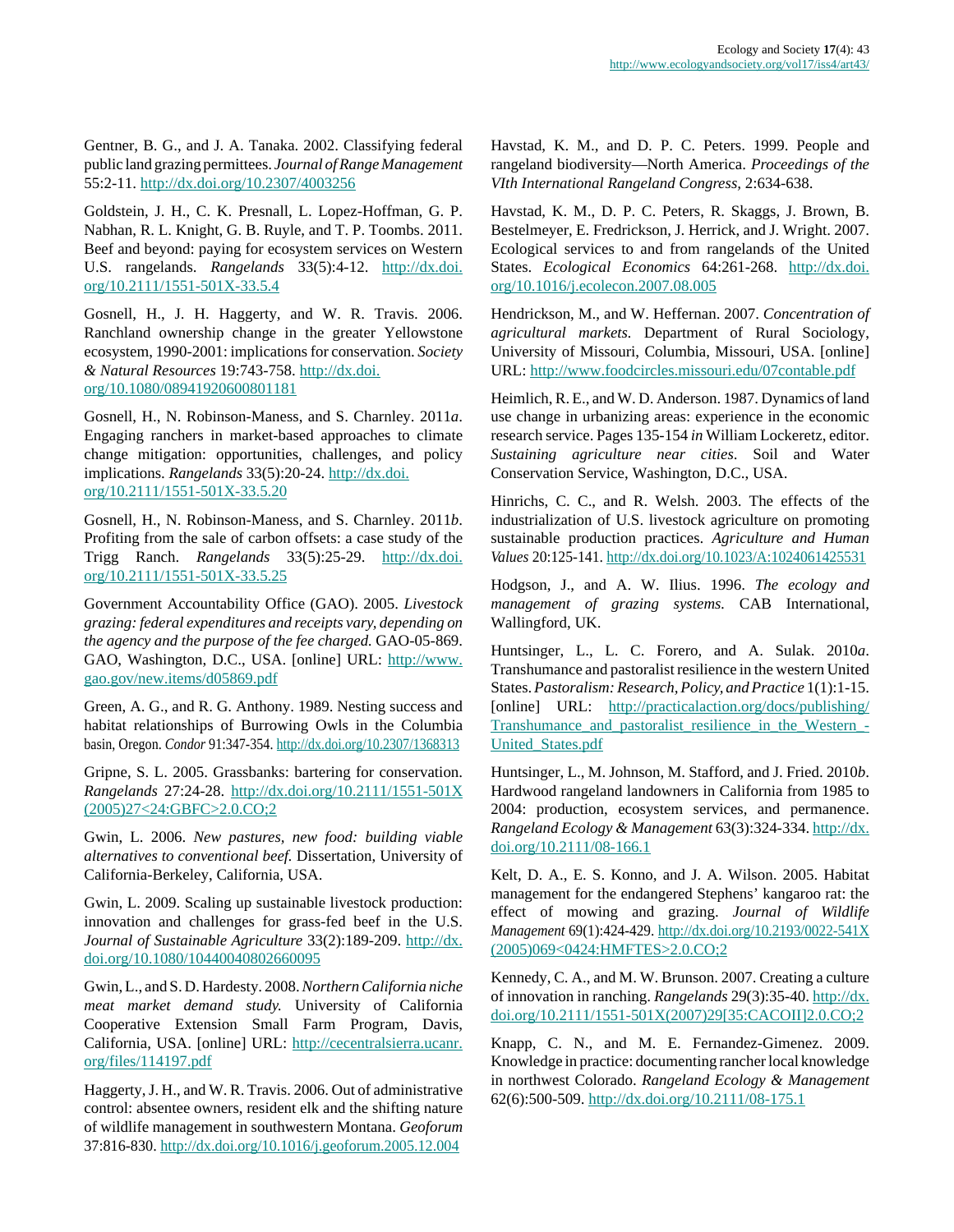Knight, R. L., and C. White, editors. 2009. *Conservation for a new generation: redefining natural resources management.* Island Press, Washington, D.C., USA.

Kremen, C., A. Iles, and C. Bacon. 2012. Diversified farming systems: an agroecological, systems-based alternative to modern industrial agriculture. Ecology and Society 17(4): 44. <http://dx.doi.org/10.5751/ES-05103-170444>

Kremen, C., and A. Miles. 2012. Ecosystem services in biologically diversified versus conventional farming systems: benefits, externalities, and trade-offs *Ecology and Society* 17 (4): 40. <http://dx.doi.org/10.5751/ES-05035-170440>

Liffman, R. H., L. Huntsinger, and L. C. Forero. 2000. To ranch or not to ranch: home on the urban range? *Journal of Range Management* 53(4):362-370. [http://dx.doi.](http://dx.doi.org/10.2307/4003745) [org/10.2307/4003745](http://dx.doi.org/10.2307/4003745)

Lubowski, R. N., M. Vesterby, S. Bucholtz, A. Baez, and M. J. Roberts. 2006. Major uses of land in the United States, 2002. *United States Department of Agriculture Economic Information Bulletin* 14. [online] URL: [http://americandreamcoalition.](http://americandreamcoalition.org/openspace/MajorLandUse.pdf) [org/openspace/MajorLandUse.pdf](http://americandreamcoalition.org/openspace/MajorLandUse.pdf)

Maczko, K., J. A. Tanaka, R. Breckenridge, L. Hidinger, H. T. Heintz, W. E. Fox, U. P. Kreuter, C. S. Duke, J. E. Mitchell, and D. W. McCollum. 2011. Rangeland ecosystem goods and services: values and evaluation of opportunities for ranchers and land managers. *Rangelands* 33(5):30-36. [http://dx.doi.](http://dx.doi.org/10.2111/1551-501X-33.5.30) [org/10.2111/1551-501X-33.5.30](http://dx.doi.org/10.2111/1551-501X-33.5.30)

Maestas, J. D., R. L. Knight, and W. C. Gilgert. 2003. Biodiversity across a rural land-use gradient. *Conservation Biology* 17(5):1425-1434. [http://dx.doi.org/10.1046/](http://dx.doi.org/10.1046/j.1523-1739.2003.02371.x) [j.1523-1739.2003.02371.x](http://dx.doi.org/10.1046/j.1523-1739.2003.02371.x)

Marty, J. T. 2005. Effects of cattle grazing on diversity in ephemeral wetlands. *Conservation Biology* 19(5):1626-1632. <http://dx.doi.org/10.1111/j.1523-1739.2005.00198.x>

McGinty, E. L., B. Baldwin, and R. Banner. 2009. Case studies: ranches in Utah exemplifying sustainable livestock production and range management. State of Utah Governor's Public Lands Policy Coordination Office, Salt Lake City, Utah, USA. [online] URL: http://extension.usu.edu/ utahrangelands/files/uploads/Case\_Studies.pdf

Merenlender, A. M., L. Huntsinger, G. Guthey, and S. K. Fairfax. 2004. Land trusts and conservation easements: who is conserving what for whom? *Conservation Biology* 18 (1):65-76. [http://dx.doi.org/10.1111/j.1523-1739.2004.00401.](http://dx.doi.org/10.1111/j.1523-1739.2004.00401.x) [x](http://dx.doi.org/10.1111/j.1523-1739.2004.00401.x)

Moran, W., G. Blunden, and A. Bradly. 1996. Empowering family farms through cooperatives and producer marketing boards. *Economic Geography* 72(2):161-177. [http://dx.doi.](http://dx.doi.org/10.2307/144264) [org/10.2307/144264](http://dx.doi.org/10.2307/144264)

National Cattleman's Beef Association. 2012. *Natural/ organic share of total beef (dollar).* The Beef Checkoff Retail Marketing, Centennial, Colorado, USA. [online] URL: [http://](http://www.beefretail.org/natural-organicshareoftotalbeefdollarandpound.aspx) [www.beefretail.org/natural-organicshareoftotalbeefdollarandpound.](http://www.beefretail.org/natural-organicshareoftotalbeefdollarandpound.aspx) [aspx](http://www.beefretail.org/natural-organicshareoftotalbeefdollarandpound.aspx)

Naylor, R., H. Steinfeld, W. Falcon, J. Galloway, V. Smil, E. Bradford, J. Alder, and H. Mooney. 2005. Losing the links between livestock and land. *Science* 310:1621-1622. [http://dx.](http://dx.doi.org/10.1126/science.1117856) [doi.org/10.1126/science.1117856](http://dx.doi.org/10.1126/science.1117856)

Niche Meat Processor Assistance Network. 2012. *Overview of Mobile Units.* NMPAN, Corvallis, Oregon, USA. [online] URL:<http://www.nichemeatprocessing.org/mobile-unit-overview>

Nickerson, C., R. Ebel, A. Borchers, and F. Carriazo. 2011. *Major uses of land in the United States, 2007.* U.S. Department of Agriculture Economic Research Service, Washington, D. C., USA. [online] URL: [http://www.ers.usda.gov/Publications/](http://www.ers.usda.gov/Publications/EIB89/EIB89.pdf) [EIB89/EIB89.pdf](http://www.ers.usda.gov/Publications/EIB89/EIB89.pdf)

Oltjen, J. W., and J. L. Beckett. 1996. Role of ruminant livestock in sustainable agricultural systems. *Journal of Animal Science* 74:1406-1409.

Provenza, F. D. 2003. *Foraging behavior: managing to survive in a world of change.* Utah Agricultural Experiment Station, Logan, Utah, USA.

Provenza, F. D. 2007. Social organization, culture, and use of landscapes by livestock. *Options Méditerranéennes* 74:307-315.

Pyke, C. R., and J. Marty. 2005. Cattle grazing mediates climate change impacts on ephemeral wetlands. *Conservation Biology* 19(5):1619-1625. [http://dx.doi.org/10.1111/](http://dx.doi.org/10.1111/j.1523-1739.2005.00233.x) [j.1523-1739.2005.00233.x](http://dx.doi.org/10.1111/j.1523-1739.2005.00233.x)

Resnik, J., G. Wallace, M. Brunson, and J. Mitchell. 2006. Open spaces, working places. *Rangelands* 28(5):4-9. [http://](http://dx.doi.org/10.2111/1551-501X(2006)28[4:OSWP]2.0.CO;2) [dx.doi.org/10.2111/1551-501X\(2006\)28\[4:OSWP\]2.0.CO;2](http://dx.doi.org/10.2111/1551-501X(2006)28[4:OSWP]2.0.CO;2)

Richmond, O. M. W., S. K. Chen, B. B. Risk, J. Tecklin, and S. R. Beissinger. 2010. California black rails depend on irrigation-fed wetlands in the Sierra Nevada foothills. *California Agriculture* 64(2):85-93. [http://dx.doi.org/10.3733/](http://dx.doi.org/10.3733/ca.v064n02p85) [ca.v064n02p85](http://dx.doi.org/10.3733/ca.v064n02p85)

Rinschede, G. 1984. *Die wanderviehwirtschaft im gebirgigen westen der U.S.A. und ihre auswirkungen im naturraum* [Transhumance in the western United States and its effects on natural areas]. Perfect Paperback F. Pustet, Regensburg, Germany.

Rissman, A. R., L. Lozier, T. Comendant, P. Kareiva, J. M. Kiesecker, M. R. Shaw, and A. M. Merenlender. 2007. Conservation easements: biodiversity protection and private use. *Conservation Biology* 21(3):709-718. [http://dx.doi.](http://dx.doi.org/10.1111/j.1523-1739.2007.00660.x) [org/10.1111/j.1523-1739.2007.00660.x](http://dx.doi.org/10.1111/j.1523-1739.2007.00660.x)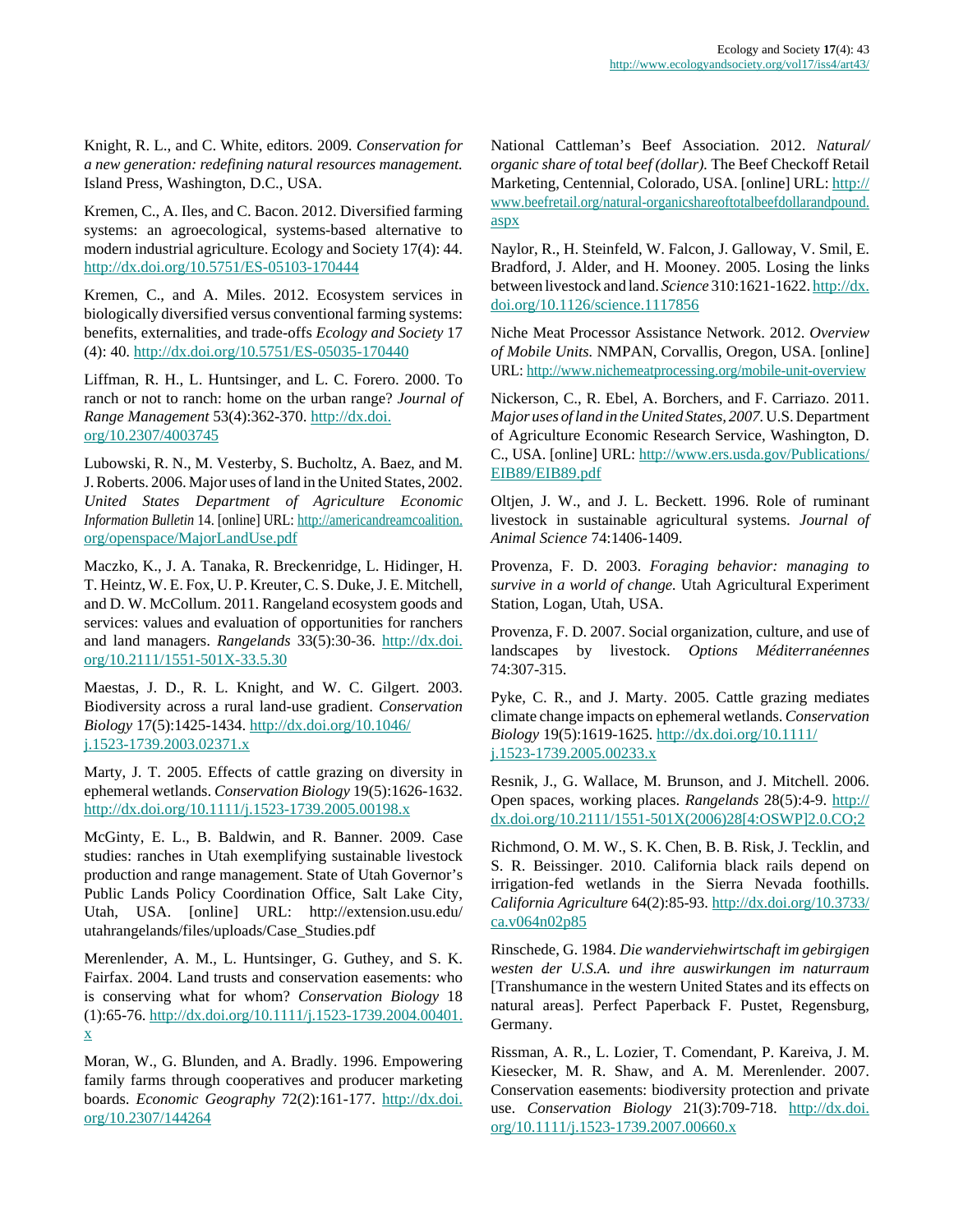Rissman, A. R., and N. F. Sayre. 2012. Conservation outcomes and social relations: a comparative study of private ranchland conservation easements. *Society & Natural Resources* 25:523-538.<http://dx.doi.org/10.1080/08941920.2011.580419>

Rowe, H. I., E. T. Bartlett, and L. E. Swanson, Jr. 2001. Ranching motivations in 2 Colorado counties. *Journal of Range Management* 54(4):314-321. [http://dx.doi.](http://dx.doi.org/10.2307/4003098) [org/10.2307/4003098](http://dx.doi.org/10.2307/4003098)

Sayre, N. F. 2001. *The new ranch handbook: a guide to restoring western rangelands*. Quivira Coalition, Santa Fe, New Mexico, USA.

Sayre, N. F. 2002. *Ranching, endangered species, and urbanization in the Southwest: species of capital.* University of Arizona Press, Tucson, Arizona, USA.

Sayre, N. F. 2005. *Working wilderness: the Malpai Borderlands Group story and the future of the western range*. Rio Nuevo, Tucson, Arizona, USA..

Sayre, N. F., and M. Fernandez-Gimenez. 2003. The genesis of range science, with implications for pastoral development policy. Pages 1976-1985 *in* N. Allsopp, A. R. Palmer, S. J. Milton, K. P. Kirkman, G. I. H. Kerley, C. R. Hurt, and C. J. Brown, editors. *Proceedings of the VIIth International Rangeland Congress.* 26 July-1 August 2003, Durban, South Africa.

Smith, A. H., and W. E. Martin. 1972. Socioeconomic behavior of cattle ranchers, with implications for rural community development in the west. *American Journal of Agricultural Economics* 54(2):217-225. [http://dx.doi.](http://dx.doi.org/10.2307/1238704) [org/10.2307/1238704](http://dx.doi.org/10.2307/1238704)

Souder, J. A., and S. K. Fairfax. 1996. *State trust lands: history, management, and sustainable use.* University Press of Kansas, Lawrence, Kansas, USA.

Sulak, A., and L. Huntsinger. 2007. Public lands grazing in California: untapped conservation potential for private lands? *Rangelands* 29(3):9-12. [http://dx.doi.org/10.2111/1551-501X](http://dx.doi.org/10.2111/1551-501X(2007)29[9:PLGICU]2.0.CO;2) [\(2007\)29\[9:PLGICU\]2.0.CO;2](http://dx.doi.org/10.2111/1551-501X(2007)29[9:PLGICU]2.0.CO;2)

Theobald, D. M., H. Gosnell, and W. E. Riebsame. 1996. Land use and landscape change in the Colorado mountains II: a case study of the East River Valley. *Mountain Research and Development* 16(4):407-418. <http://dx.doi.org/10.2307/3673990>

Tilman, D., K. G. Cassman, P. A. Matson, R. Naylor, S. Polasky. 2002. Agricultural sustainability and intensive production practices. *Nature* 418:671-677. [http://dx.doi.](http://dx.doi.org/10.1038/nature01014) [org/10.1038/nature01014](http://dx.doi.org/10.1038/nature01014)

Toombs, T., J. H. Goldstein, C. Hanson, N. Robinson-Maness, and T. Fankhauser. 2011. Rangeland ecosystem services, risk management, and the ranch bottom line. *Rangelands* 33 (5):13-19. <http://dx.doi.org/10.2111/1551-501X-33.5.13>

Torell, L. A., and S. A. Bailey. 2000. Is the profit motive an important determinant of grazing land use and rancher motives? *Journal of Agricultural and Resource Economics* 25 (2):725-725.

Torell, L. A., S. Murugan, and O. A. Ramierz. 2010. Economics of flexible versus conservative stocking strategies to manage climate variability risk. *Rangeland Ecology & Management* 63:415-425. [http://dx.doi.org/10.2111/REM-](http://dx.doi.org/10.2111/REM-D-09-00131.1)[D-09-00131.1](http://dx.doi.org/10.2111/REM-D-09-00131.1)

Torell, L. A., N. R. Rimbey, O. A. Ramirez, and D. W. McCollum. 2005. Income earning potential versus consumptive amenities in determining ranchland values. *Journal of Agricultural and Resource Economics* 30 (3):537-560.

United States Department of Agriculture (USDA). 2009*a*. *Facts on direct-to-consumer food marketing: incorporating data from the 2007 Census of Agriculture*. U.S. Department of Agriculture Agricultural Marketing Service, Washington, D.C., USA. [online] URL: [http://www.ams.usda.gov/](http://www.ams.usda.gov/AMSv1.0/getfile?dDocName=STELPRDC5076729&acct=wdmgeninfo) [AMSv1.0/getfile?dDocName=STELPRDC5076729&acct=](http://www.ams.usda.gov/AMSv1.0/getfile?dDocName=STELPRDC5076729&acct=wdmgeninfo) [wdmgeninfo](http://www.ams.usda.gov/AMSv1.0/getfile?dDocName=STELPRDC5076729&acct=wdmgeninfo)

United States Department of Agriculture (USDA). 2009*b*. Table 44. Selected practices: 2007. Pages 605-606 *In 2007 Census of Agriculture - State Data.* U.S. Department of Agriculture National Agricultural Statistics Service, Washington, D.C., USA. [online] URL: [http://www.agcensus.](http://www.agcensus.usda.gov/Publications/2007/Full_Report/Volume_1,_Chapter_2_US_State_Level/st99_2_044_044.pdf) [usda.gov/Publications/2007/Full\\_Report/Volume\\_1,](http://www.agcensus.usda.gov/Publications/2007/Full_Report/Volume_1,_Chapter_2_US_State_Level/st99_2_044_044.pdf) [\\_Chapter\\_2\\_US\\_State\\_Level/st99\\_2\\_044\\_044.pdf](http://www.agcensus.usda.gov/Publications/2007/Full_Report/Volume_1,_Chapter_2_US_State_Level/st99_2_044_044.pdf)

United States Department of Agriculture (USDA). 2011. *Farmers market growth 1994–2011.* U.S. Department of Agriculture Agricultural Marketing Service, Washington, D. C., USA. [online] URL: [http://www.ams.usda.gov/AMSv1.0/](http://www.ams.usda.gov/AMSv1.0/ams.fetchTemplateData.do?template=TemplateS&navID=WholesaleandFarmersMarkets&leftNav=WholesaleandFarmersMarkets&page=WFMFarmersMarketGrowth&description=Farmers%20Market%20Growth&acct=frmrdirmkt) [ams.fetchTemplateData.do?template=TemplateS&navID=](http://www.ams.usda.gov/AMSv1.0/ams.fetchTemplateData.do?template=TemplateS&navID=WholesaleandFarmersMarkets&leftNav=WholesaleandFarmersMarkets&page=WFMFarmersMarketGrowth&description=Farmers%20Market%20Growth&acct=frmrdirmkt) [WholesaleandFarmersMarkets&leftNav=WholesaleandFarm](http://www.ams.usda.gov/AMSv1.0/ams.fetchTemplateData.do?template=TemplateS&navID=WholesaleandFarmersMarkets&leftNav=WholesaleandFarmersMarkets&page=WFMFarmersMarketGrowth&description=Farmers%20Market%20Growth&acct=frmrdirmkt)[ersMarkets&page=WFMFarmersMarketGrowth&description=](http://www.ams.usda.gov/AMSv1.0/ams.fetchTemplateData.do?template=TemplateS&navID=WholesaleandFarmersMarkets&leftNav=WholesaleandFarmersMarkets&page=WFMFarmersMarketGrowth&description=Farmers%20Market%20Growth&acct=frmrdirmkt) [Farmers%20Market%20Growth&acct=frmrdirmkt](http://www.ams.usda.gov/AMSv1.0/ams.fetchTemplateData.do?template=TemplateS&navID=WholesaleandFarmersMarkets&leftNav=WholesaleandFarmersMarkets&page=WFMFarmersMarketGrowth&description=Farmers%20Market%20Growth&acct=frmrdirmkt)

United States Department of Agriculture Economic Research Service (USDA-ERS). 2010. *Organic production data sets.* U.S. Department of Agriculture Economic Research Service, Washington, D.C., USA. [online] URL: [http://www.ers.usda.](http://www.ers.usda.gov/Data/Organic/) [gov/Data/Organic/](http://www.ers.usda.gov/Data/Organic/)

United States Department of Agriculture Natural Resources Conservation Service (USDA-NRCS). 2007. *Summary report: 2007 natural resources inventory.* U.S. Department of Agriculture Natural Resources Conservation Service, Washington, D.C., USA. [online] URL: [http://www.nrcs.](http://www.nrcs.usda.gov/Internet/FSE_DOCUMENTS//stelprdb1041379.pdf) [usda.gov/Internet/FSE\\_DOCUMENTS//stelprdb1041379.pdf](http://www.nrcs.usda.gov/Internet/FSE_DOCUMENTS//stelprdb1041379.pdf) accessed Feb. 14, 2012.<http://dx.doi.org/10.2172/910936>

United States Department of Agriculture Natural Resources Conservation Service (USDA-NRCS). 2012. *Financial*